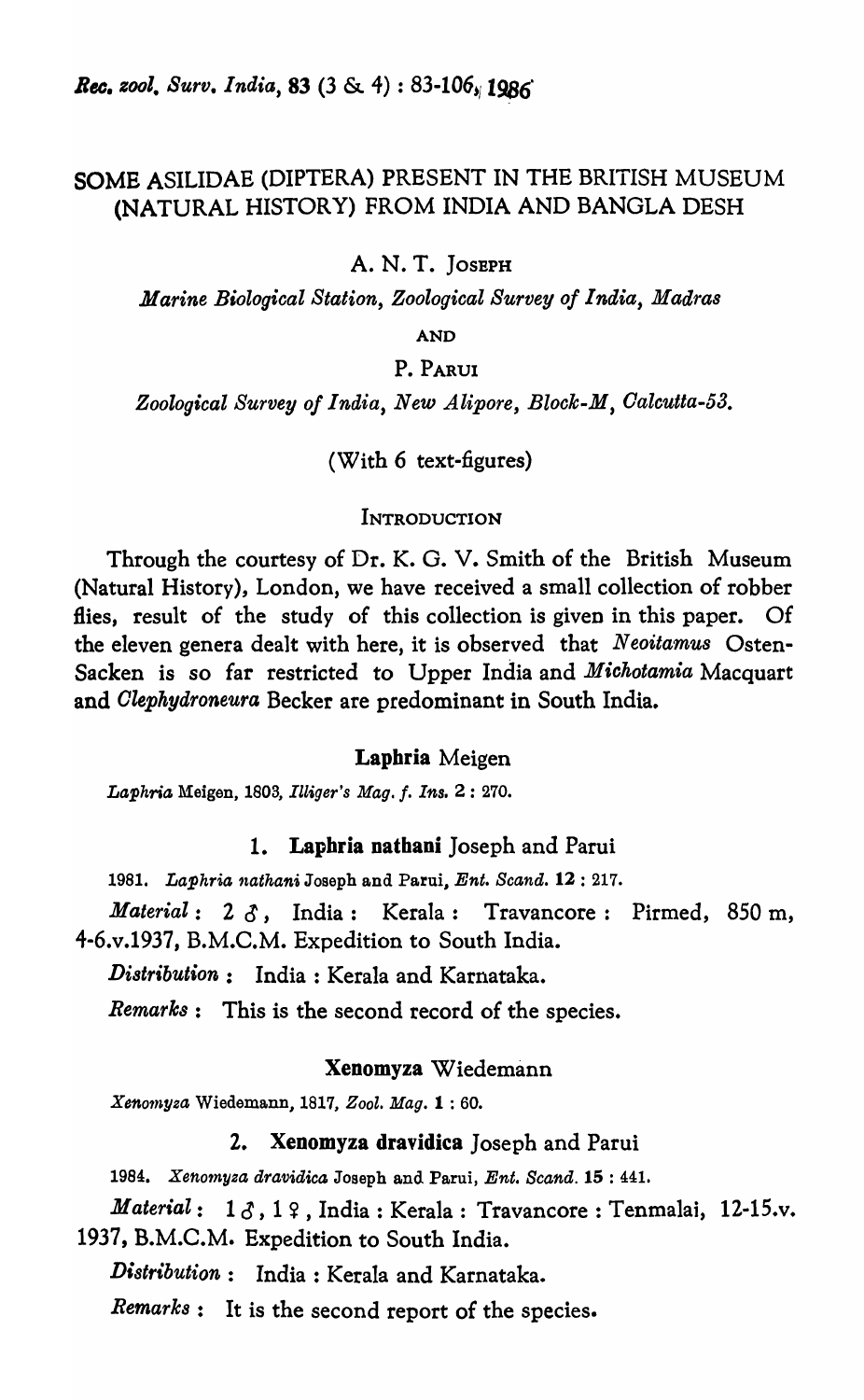# Michotamia Macquart

*Michotamia* Macquart, 1888, *Dipt. exot.* **1** (2) : 72.

#### 3. Michotamia fuscifemorata Joseph and Parui

1984. Michotamia fuscifemorata Joseph and Parui, *Rec. Zool. Surv. India*, Occ. paper No. 66 : 26.

Aaterial: 1  $\delta$ , India: Kerala: Travancore: Tenmalai, 12-15.v.1937, B.M.C.M. Expedition to South India.

*Di8tribution;* India: Kerala.

*Remarks:* This species is recorded for the second time.

#### Astochia Becker

*Astochia Becker,* 1913, *Ann. Mus. zool. Acad.* St. Petersbourg, 17 : 588.

# 4. Astochia bengalensis Joseph and Parui

1981. Astochia bengalensis Joseph and Parui, *Oriental Ins.* **15** (1) : 21.

*Material*: 1  $9$ , India: Uttar Pradesh; Mussoorie, vi.1905, no other data;  $1 \delta$ , West Bengal: Darjeeling,  $13 \ldots 1917$ ;  $3 \delta$ ,  $2 \epsilon$ , Darjeeling, 20-24.v.1917 ;  $3\delta$ ,  $2\delta$ , Darjeeling, 4.vi.1917 ; 1  $\delta$ , Darjeeling, 6.vi.1917 ;  $2\delta$ ,  $2\gamma$ , India, no other data; all presented by E. Brunetti, B.M. 1927-84.

*Distribution:* India: West Bengal and Uttar Pradesh.

*Remark8:* This is the first report from Uttar Pradesh.

#### Clepbydroneura Becker

*Olephydroneura* Becker, 1925, *Ent. Mitt.* 14 : 68.

#### 5. Clepbydroneura distincta Oldroyd

*1938. Olephydrorfleura distincta* Oldroyd, *Ann. Mag. nat. Hist.* (11) 1 : 467.

*Material*: 15, India: Tamil Nadu: Nilgiris: Coonoor, v.1912, *Coll.*  $\cdot$  *.S.P.* 

*Distribution*: India: Tamil Nadu.

*Remarks:* It is so far recorded only from Tamil Nadu.

#### 6. Clephydroneura karnatakaensis Joseph and Parui

*1984. Olephydroneura karnatakaensis* Joseph and Parui, *Ree. zool. Surv. India,* Occ. paper No. 66 : 9.

*Material:* 10', India, no other data, *Ooll. W. S. Patton.* 

*Distribution:* India: Karnataka.

*Remarks:* This is the second report of the species.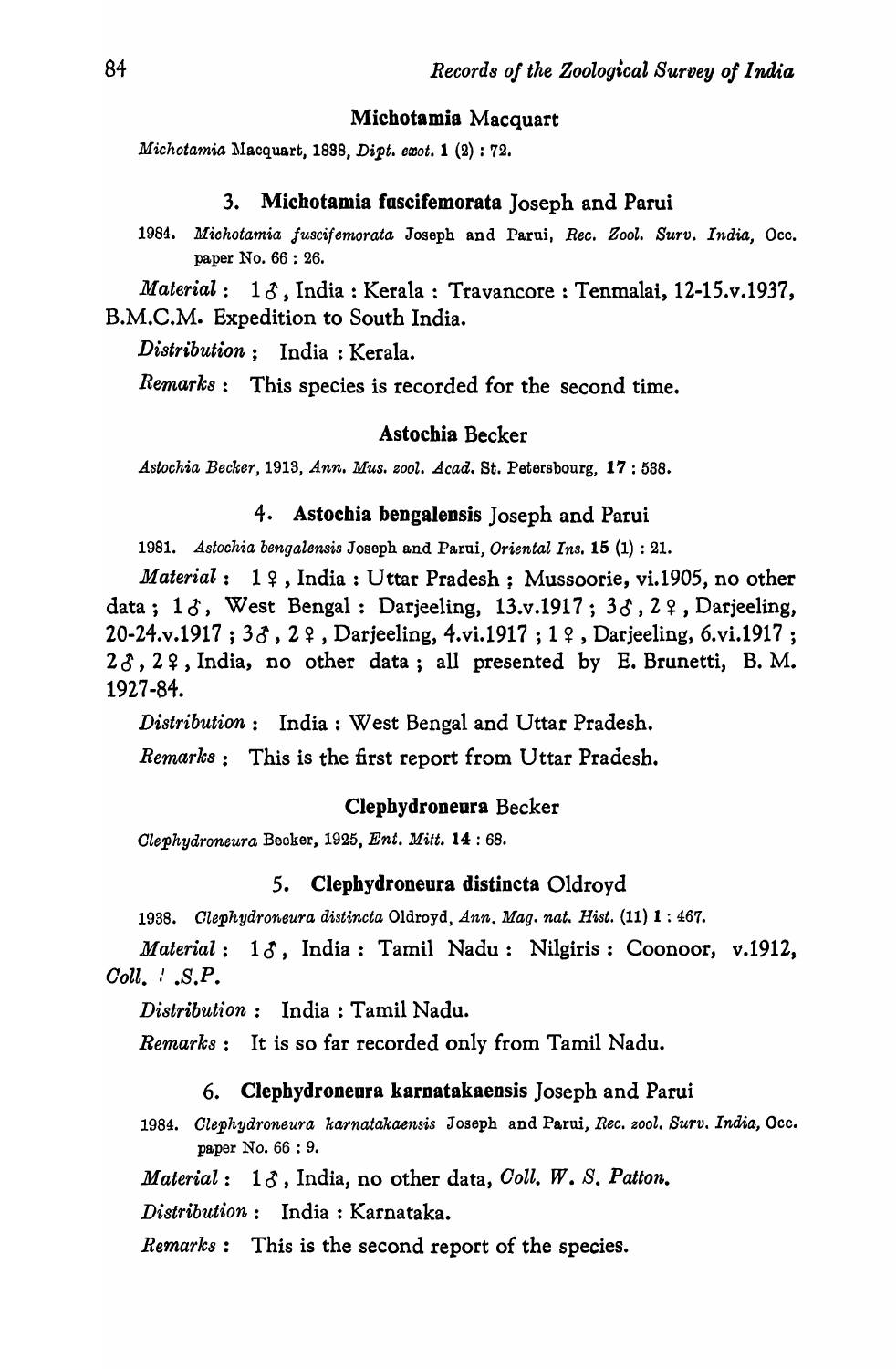# 7. Clepbydroneura mudigorensis Joseph and Parui

1984. Clephydroneura mudigorensis Joseph and Parui, *Rec. zool. Surv. India*, Occ. paper No. 66 : 14.

*Material*: 16, India, T.R. Bell, B.M. 1934-394, no other data.

*Di8tribution:* India: Karnataka.

*Remarks:* Comparatively a large specimen.

# Heligmoneura Bigot

*Belig11£oneura* Bigot, 1858. *Arch. Ent.* 2 : 856.

*Heligmoneura* Bigot, *Hoplopheromerus* Becker, *Neomochtherus* Osten-Sacken, and *Orophotu8* Becker are generally similar and because of their close similarity in our earlier paper (1980) we had placed *Hoplopkeromer'U8 armatipes* Macquart, *N eomochtherus gnava* Wulp and *Orophotus montanu8* Ricardo, under *Heligmoneura.* Subsequent studies have shown the identity of these different genera because of their differences in characters of antenna, facial gibbosity, dorsoventral hairs of mesonotum, presence or absence of bristles on legs and structural details of male genitalia. The limitation of these genera has been problematic: Lal (1960) in his Catalogue has placed all the Indian species under *Heligmoneura* ; Hull (1962) suggests that the Oriental species belong to *Oinadu8*  Wulp and the African ones to *Heligmoneura;* Tsacas and Oldroyd (1967) give a key for separation of these genera; and Oldroyd (1975) follows it in the *Oatalog of Oriental Diptera.* One more species included in our earlier paper (1980) is *Heligmoneura indiana* Ricardo, which actually belongs to *N eomochtkerus.* 

# *Key to Indian species of* Heligmoneura *Bigot*

# (After Joseph and Parui, 1984)

| 1. | Males with epandrium trifurcate, thorax with<br>golden yellow bristles<br>                  | ricardoi Joseph and Parui              |
|----|---------------------------------------------------------------------------------------------|----------------------------------------|
|    | Males with epandrium bifurcate, bristles of<br>thorax other than golden-yellow<br>          | $\mathbf 2$<br>$\bullet\bullet\bullet$ |
| 2. | Mystax white or light yellow<br>$\bullet$                                                   | 3<br>                                  |
|    | Mystax mixed black and white or black and<br>yellowish<br>                                  | 7<br>                                  |
| 3. | Legs yellowish, tips of mid and hind femora<br>may be darker                                | 4<br>                                  |
|    | Legs yellowish-brown or black, in the latter<br>fore and mid femora ferruginous at apex<br> | 5<br>                                  |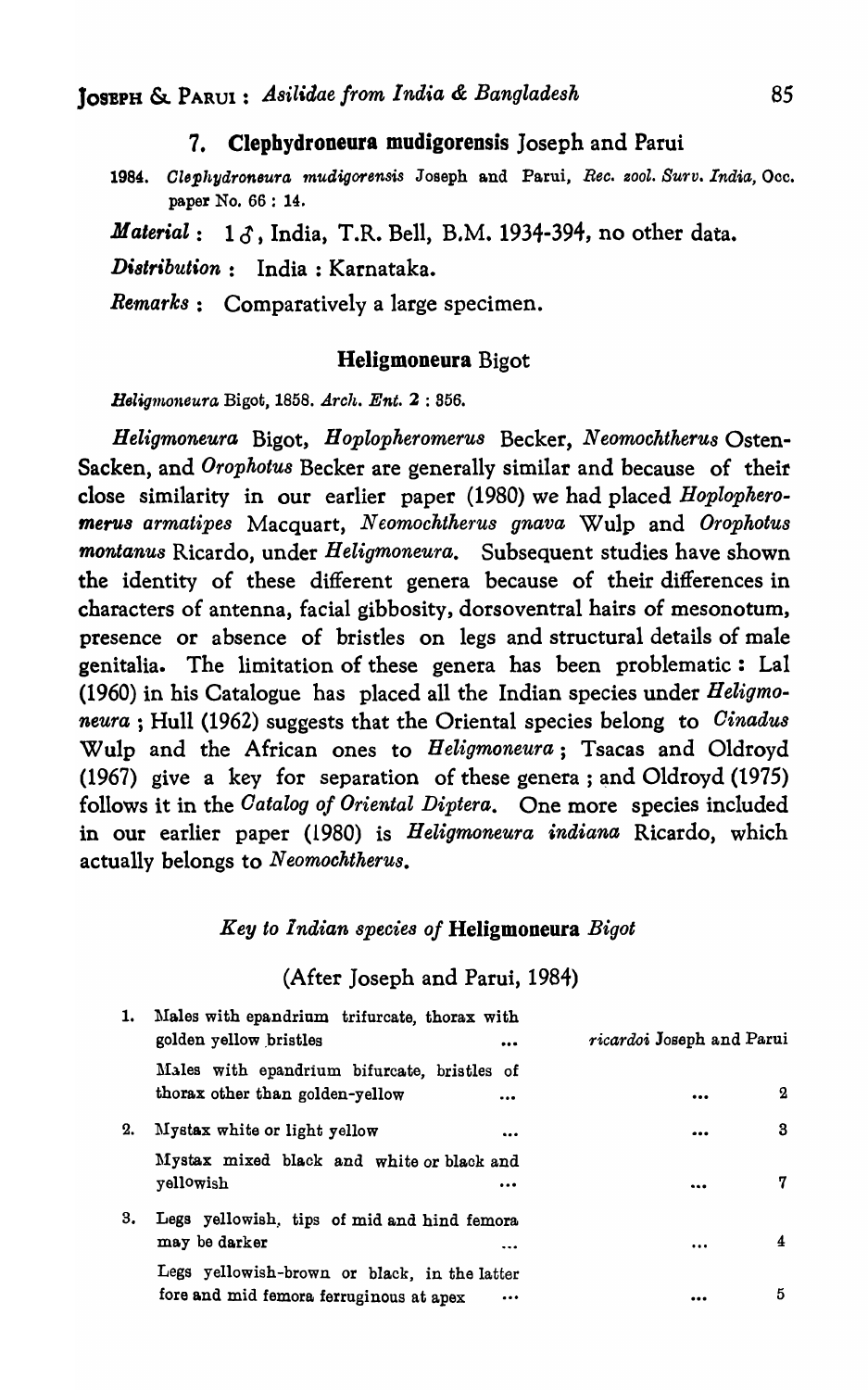| 4.  | Epandrium shallowly furcate with the prongs<br>curved inwards, abdomen yellow, mesonotum<br>with two lateral spots on sides of mediolongi-<br>tudinal stripes<br>                                                  | <i>yenpengensis</i> (Bromley)  |
|-----|--------------------------------------------------------------------------------------------------------------------------------------------------------------------------------------------------------------------|--------------------------------|
|     | Epandrium distinctly bifurcate,<br>abdomen<br>yellowish-brown to dark brown, lateral spots<br>of mesonotum absent<br>$\bullet\bullet\bullet$                                                                       | <i>cheriani</i> Joseph & Parui |
| 5.  | Abdominal tergite V with four white spines<br>on each side<br>                                                                                                                                                     | <i>congeda</i> (Walker)        |
|     | Abdominal tergite V with 2-3 bristles on each<br>side<br>                                                                                                                                                          | 6<br>                          |
| 6.  | Wings not infuscated, posterior branch of third<br>vein almost straight, antennal arists and<br>third segment almost equal<br>$\ddotsc$                                                                            | kumaunensis Joseph and Parui   |
|     | Wings smoky at apex and along posterior<br>cell, antennal style longer than third seg-<br>ment<br>$\cdots$                                                                                                         | dravidica Joseph and Parui     |
| 7.  | Mystax white with a few black bristles<br>                                                                                                                                                                         | 8                              |
|     | Mystax yellowish with a few black bristles<br>$\ddotsc$                                                                                                                                                            | 13<br>                         |
| 8.  | Epandrium deeply incised<br>                                                                                                                                                                                       | 9<br>$\bullet\bullet\bullet$   |
|     | Epandrium not distinctly incised<br>---                                                                                                                                                                            | 11<br>$\bullet\bullet\bullet$  |
| 9.  | Male sternite VIII ending in a rod-shaped<br>projection bearing a fan-like row of hairs                                                                                                                            | frommeri Joseph and Parui      |
|     | Sternite VIII only slightly produced<br>                                                                                                                                                                           | 10<br>$\bullet\bullet\bullet$  |
| 10. | Antennae black, tibiae yellow but tip of hind<br>pair brownish, sternite VIII only slightly<br>produced<br>                                                                                                        | anamalaiensis Joseph and Parui |
|     | Antennal segments 1 and 2 yellow, segment<br>3 yellowish-brown at base, rest dark brown,<br>tibiae yellow but tip of hind pair brownish,<br>sternite VIII produced, apex round with a row<br>of black bristles<br> | shimogaensis Joseph and Parui  |
| 11. | Mediolongitudinal stripe of thorax undivided<br>and extend the entire length, disc of scutellum<br>pale-yellow haired, epandrium and hypan-<br>drium curved downwards apically<br>                                 | tsacasi sp. nov.               |
|     | Mediolongitudinal stripe of thorax divided<br>and extends midway between transverse suture<br>and hind border, disc of scutellum<br>black<br>haired, epandrium and hypandrium not so<br>curved                     |                                |
|     |                                                                                                                                                                                                                    | 12                             |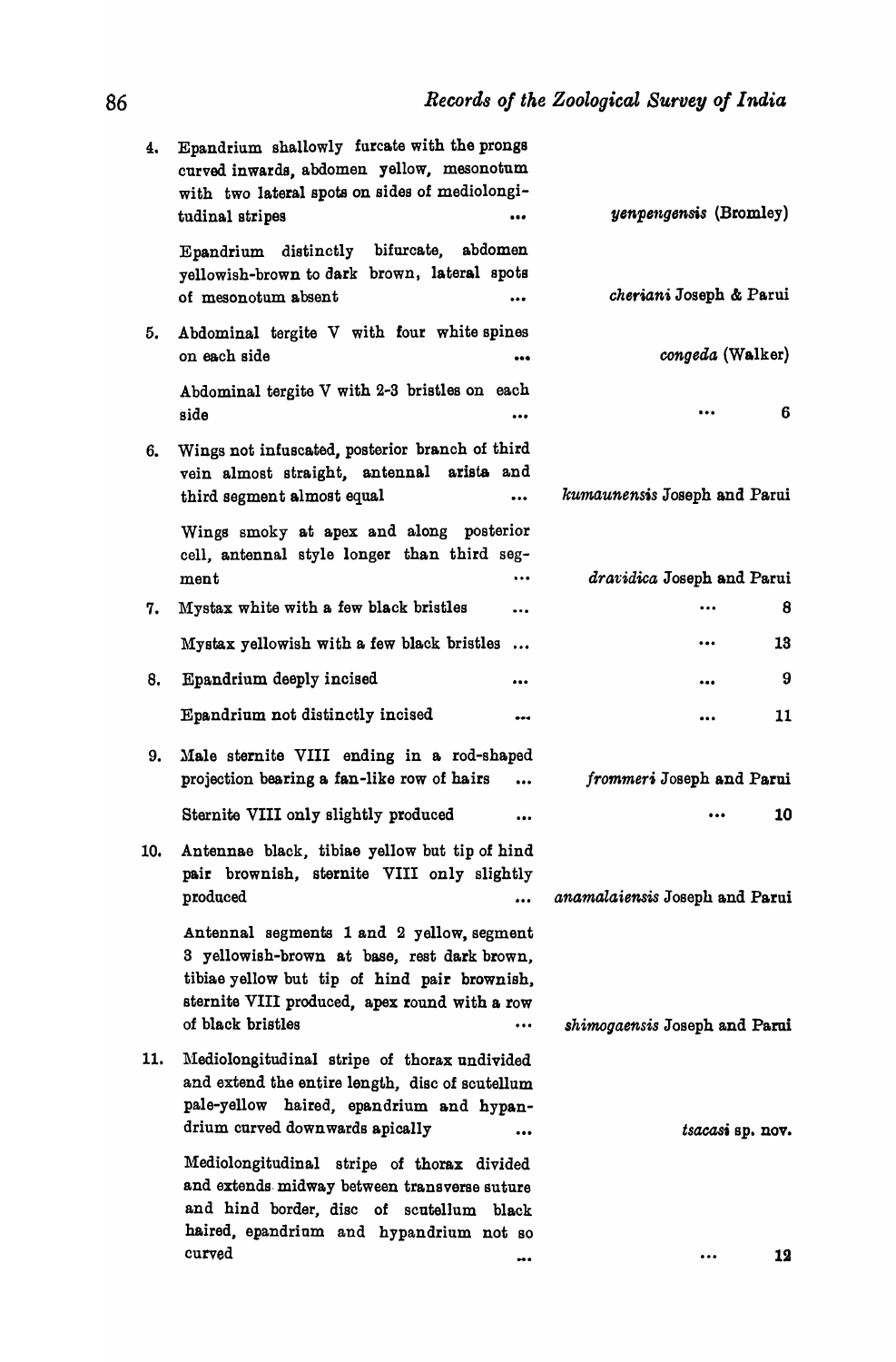| 12. | Epandrium distinctly incised, hypandrium<br>with a few long hairs, mystax white with                                                                                                                                                   |                                                          |
|-----|----------------------------------------------------------------------------------------------------------------------------------------------------------------------------------------------------------------------------------------|----------------------------------------------------------|
|     | black bristles above and below<br>Epandrium slightly incised, hypandrium with<br>long bristly hairs, mystax white surrounded                                                                                                           | incisularis sp. nov.                                     |
| 13. | by black bristles<br>Abdomen with a distinct series of three brown                                                                                                                                                                     | bengalensis sp. nov.                                     |
|     | spots, superior forceps of male club-shaped<br>$\ddotsc$<br>Abdomen without such spots, superior forceps                                                                                                                               | ricardoi Joseph and Parui                                |
| 14. | not club-shaped<br>Facial tubercle highly produced, epandrium                                                                                                                                                                          | 14<br>$\ddotsc$                                          |
|     | complicated<br><br>Facial tubercle not so prominent, epandrium                                                                                                                                                                         | 15<br>                                                   |
|     | not complicated<br>                                                                                                                                                                                                                    | 16<br>$\cdots$                                           |
| 15. | Sixth tergite on sides with a bunch of short<br>black bristles, femora yellowish-brown with an<br>anterior black stripe extending from base to<br>beyond the middle, proctiger of male chara-                                          |                                                          |
|     | cteristic shape<br>Sixth tergite without bristles, femora yellow<br>with dark tip, epandrium bears a few spines<br>internally at apex<br>$\cdots$                                                                                      | bigoti Joseph and Parui<br>andamanensis Joseph and Parui |
| 16. | Femora black, tibiae pale-yellow except hind<br>tibia being black with pale yellow base, genital<br>cavity of male tightly enclosed<br>$\cdots$                                                                                        | poonmudiensis Joseph and Parui                           |
|     | Femora yellowish, apex of mid and hind<br>femora may be block.                                                                                                                                                                         | 17<br>$\ddotsc$                                          |
| 17. | Hind femur yellow with black apex and black<br>rings, hind tibia yellow except outside being                                                                                                                                           |                                                          |
|     | black, antennae yellow<br><br>Hind femur uniformly yellowish-brown                                                                                                                                                                     | tenuicornis (Walker)<br>18<br>$\cdots$                   |
| 18. | Lower fork of superior forceps with a small<br>protuberance, hind tibia uniformly yellowish-<br>brown, soutellum black haired on disc and                                                                                              |                                                          |
|     | with black bristles on margin<br>$\ddotsc$<br>Lower fork of superior forceps without any<br>protuberance, hind tibia yellow on basal half<br>while the rest black, scutellum with a sub-<br>marginal row of erect fine black setae and | lavignei Joseph and Parui                                |
|     | marginal bristles<br>$\bullet$ $\bullet$                                                                                                                                                                                               | <i>chaetoprocta</i> (Hull)                               |

# 8. Heligmoneura bengalensis sp. nov.

# (Fig. 1)

A small black species with grey tomentum, concolourous legs, wholly white or white and black mixed mystax and distally infuscated wings. Male length 13 mm, wing 11 mm; female length 13 mm, wing 12 mm.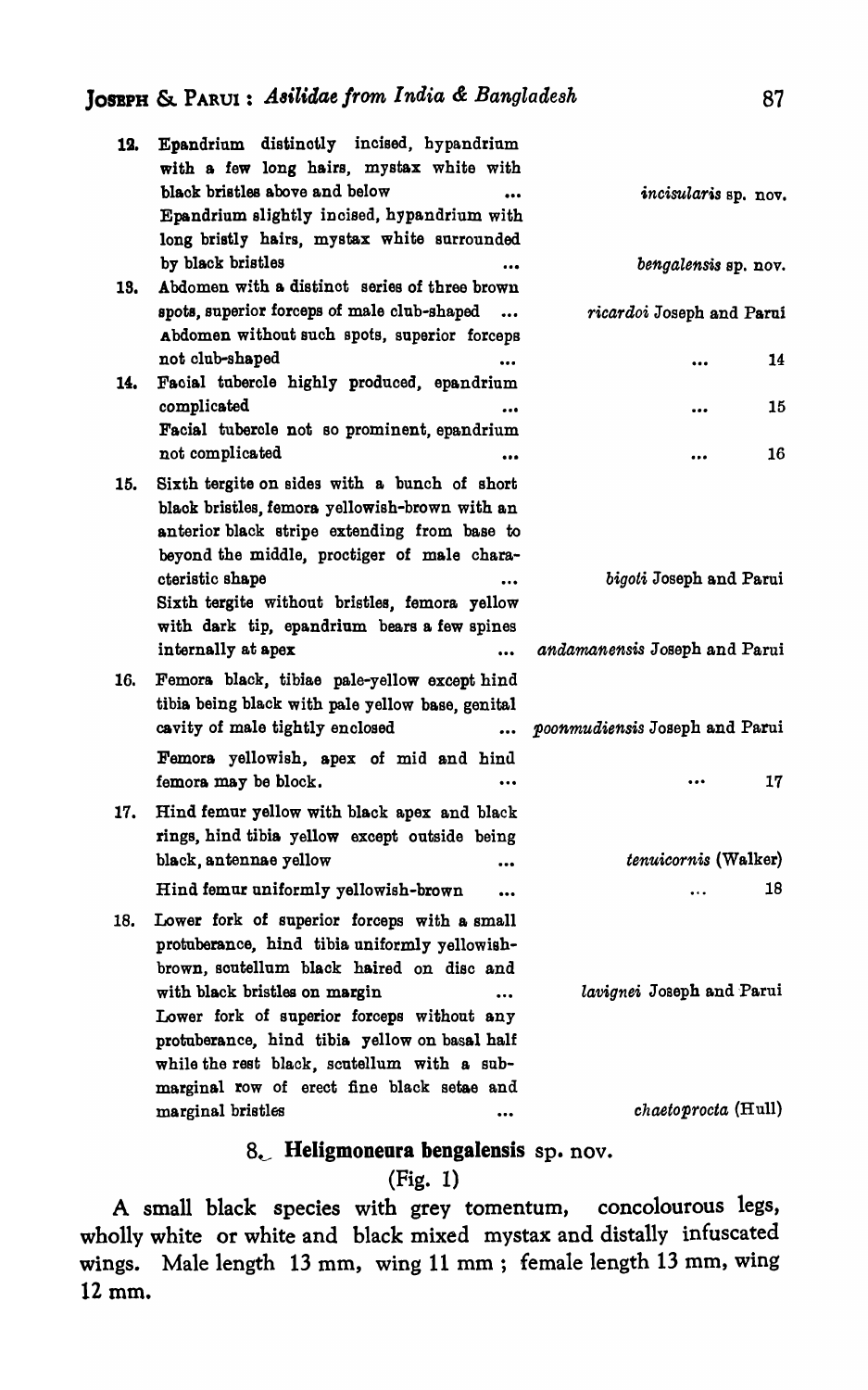*Males: Head* broader than thorax, black with grey and white tomentum; mystax wholly white or white bristles surrounded by black ones, fronto-orbital plate with black hairs, ocellar bristles black, postcranium white haired, postocular bristles black. Antenna lost from segment 3 onwards, remainder black with black hairs, segment 1 ventrally also bearing a few black bristles, segment 2 longer than half of 1. Palpus and proboscis black with white hairs.



Fig. 1. *Heligmoneura bengalensis* sp. nov., lateral view of male genitalia.

*Thorax* black, grey tomentose; pronotal bairs pale yellow with a median transverse row of four pale yellow or pale yellow and black bristles; mesonotum with a mediolongitudinal black stripe divided by a narrow greyish-yellow stripe, the stripe extending from anterior end to midway between transverse suture and hind border, laterally with two large and one small black spots, vestiture black but for a few pale yellow hairs on humerus and posterolaterally, bristles black ; scutellum with the disc black haired, hind border bearing two black bristles. Haltere dark brown or yellowish-brown.

*Legs* uniformly black, grey tomentose; fore femur ventrally with a row of long white hairs which gradually decrease in length from base to apex, mid and hind femora with anteroventral and posteroventral rows of bristles, mid femur also with an anterior bristle beyond middle, vestiture predominantly white with some black hairs also, bristles black and pale yellow, tibia and basitarsus bearing golden yellow pubescence anteriorly in fore leg and posteriorly in hind leg.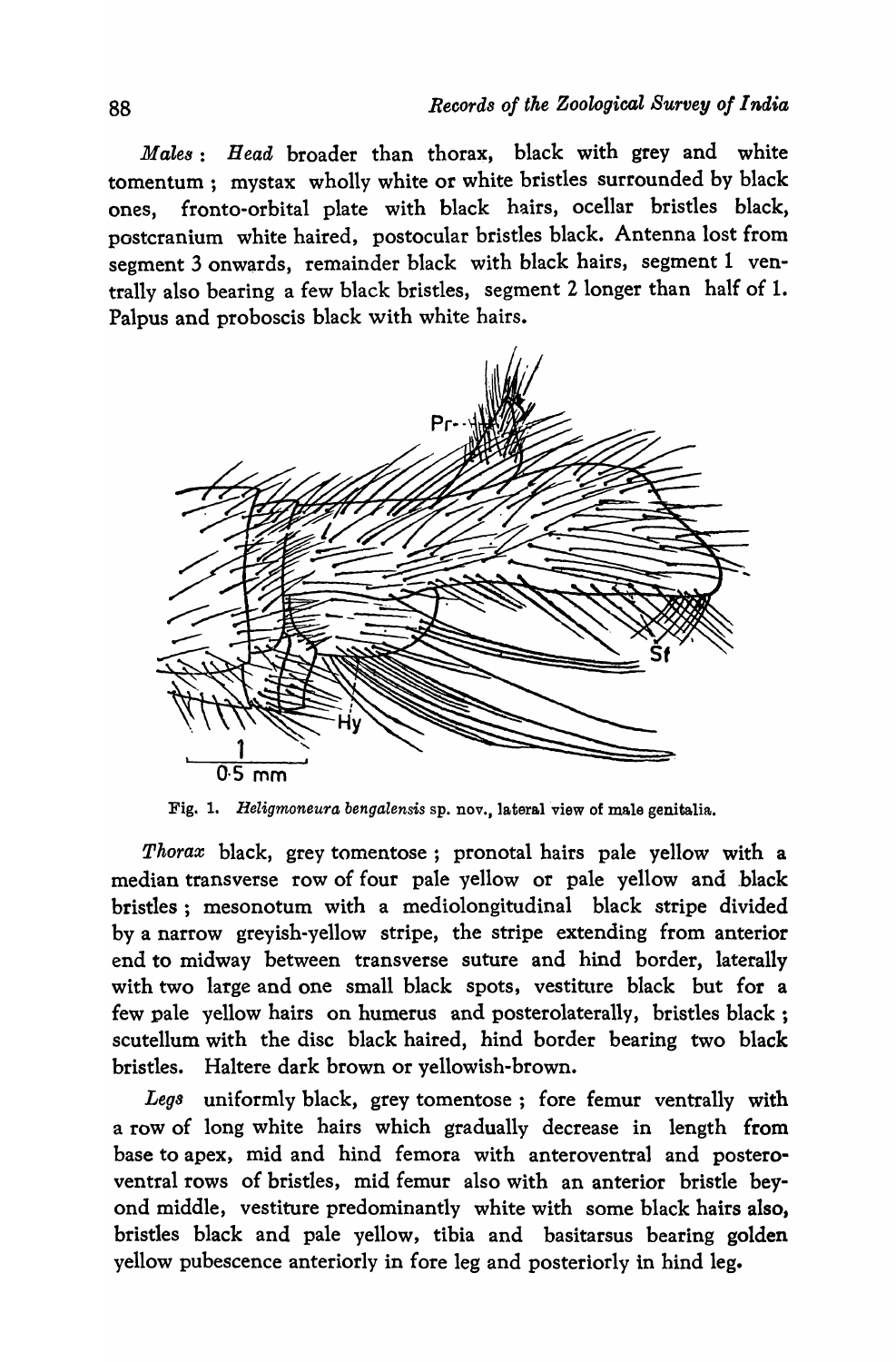*Wing* infuscated, but medially and basally almost hyaline.

*Abdomen* black, sparsely grey tomentose, tomentum covering most of tergite 1 and anterior and posterior borders of tergite 2, it forms a narrow transverse hind border on tergites 3-7, tergite 1 laterally with a bunch of pale yellow and two or more black bristles, in succeeding tergites posterolaterally with about three bristles, vestiture black, bristles pale yellow and black. Male genitalia (Fig. 1) black with black hairs, distal half of epandrium bearing pale yellow hairs.

*Female:* Similar.

Holotype  $\delta$ , India : West Bengal : Darjeeling, 4.vi.1917, presented by E. Brunetti, B. M. 1927-184.

*Paratypes*:  $1\delta$ ,  $1\delta$ , same data as holotype.

*Heligmoneura bengalensis* sp. nov. is closely similar to *H. incisularis*  sp. nov., but is comparatively larger and the epandrium not as distinctly bifid.

# 9. Heligmoneura incisularis sp. nov.

# (Fig. 2)

A small, black species with grey tomentum, concolourous legs, white and black mystax and infuscated wings. Male length 11 mm, wing 8 mm.

*Male: Head* broader than thorax, black with grey and white tomentum; mystax white with black bristles above and below, frontoorbital plate with black hairs, ocellar bristles black, postcranium white haired, postocular bristles black. Antenna black with segment 2 yellowish-hrown basally and distally, segments 1 and 2 with black hairs, the former also carrying a few black bristles ventrally, segment 2 longer than half of 1, 3 and segments  $1+2$  nearly equal in length. Palpus and proboscis black with white hairs.

*Thorax* black, grey tomentose; pronotal hairs white with a median transverse row of four pale yellow and black bristles; mesonotum with a mediolongitudinal black stripe divided by a narrow grey stripe, the stripe extending from anterior end to midway between transverse suture and hind border, sides with the usual three black spots, vestiture black but for a few pale yellow hairs on humerus and posterolaterally, bristles black; scutellum with the disc black haired, hind border with a pair of black bristles. Haltere yellowish-brown and dark brown mixed.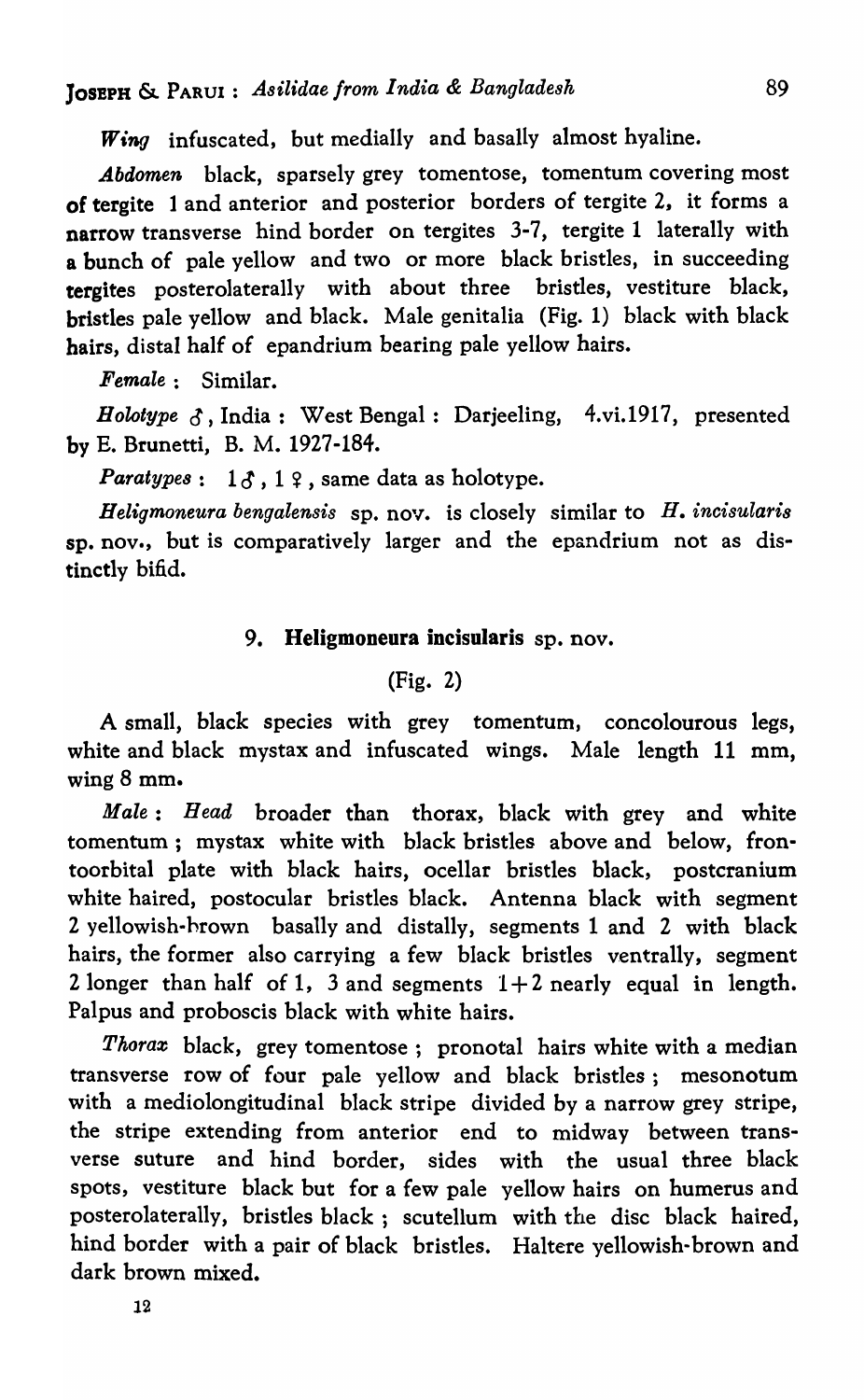*Legs* uniformly black; fore femur with a ventral row of long white hairs which gradually decrease in length from base to apex, mid and hind femora with anteroventral and posteroventral rows of bristles, mid femur also with an anterior bristle beyond middle, vestiture predominantly white with some black hairs also, bristles pale yellow and pale yellow and black, tibia and basitarsus bearing golden yellow pubescence anteriorly in fore leg and posteriorly in hind leg.

*Wing* infuscated, but medially and basally lighter coloured.

 $Pr$ Hy 05 mm

Fig. 2. *Heligmoneura incisularis* ap. nov., lateral view of male genitalia.

*Abdomen* black, sparsely grey tomentose, on tergite 2 tomentum form anterior and posterior transverse bands, on tergites 3-7 the transverse band restricted to hind border, tergite 1 on sides with a bunch of pale yellow hairs and one pair of black bristles; tergites 2-5 with a pair of pale yellow bristles posterolaterally, vestiture black, bristles pale yellow and black. Male genitalia (Fig. 2) 'black with black and pale yellow hairs, epandrium apically with distinct incision.

*Holotype*  $\delta$ , India: Uttar Pradesh: Mussoorie, vi. 1905, presented by E. Brunetti, B. M. 1927-184, no other data.

*Heligmoneura incisularis* sp. nov. is allied to *H. bengalensi8* sp. nov., the interrelationships between them are discussed under the latter.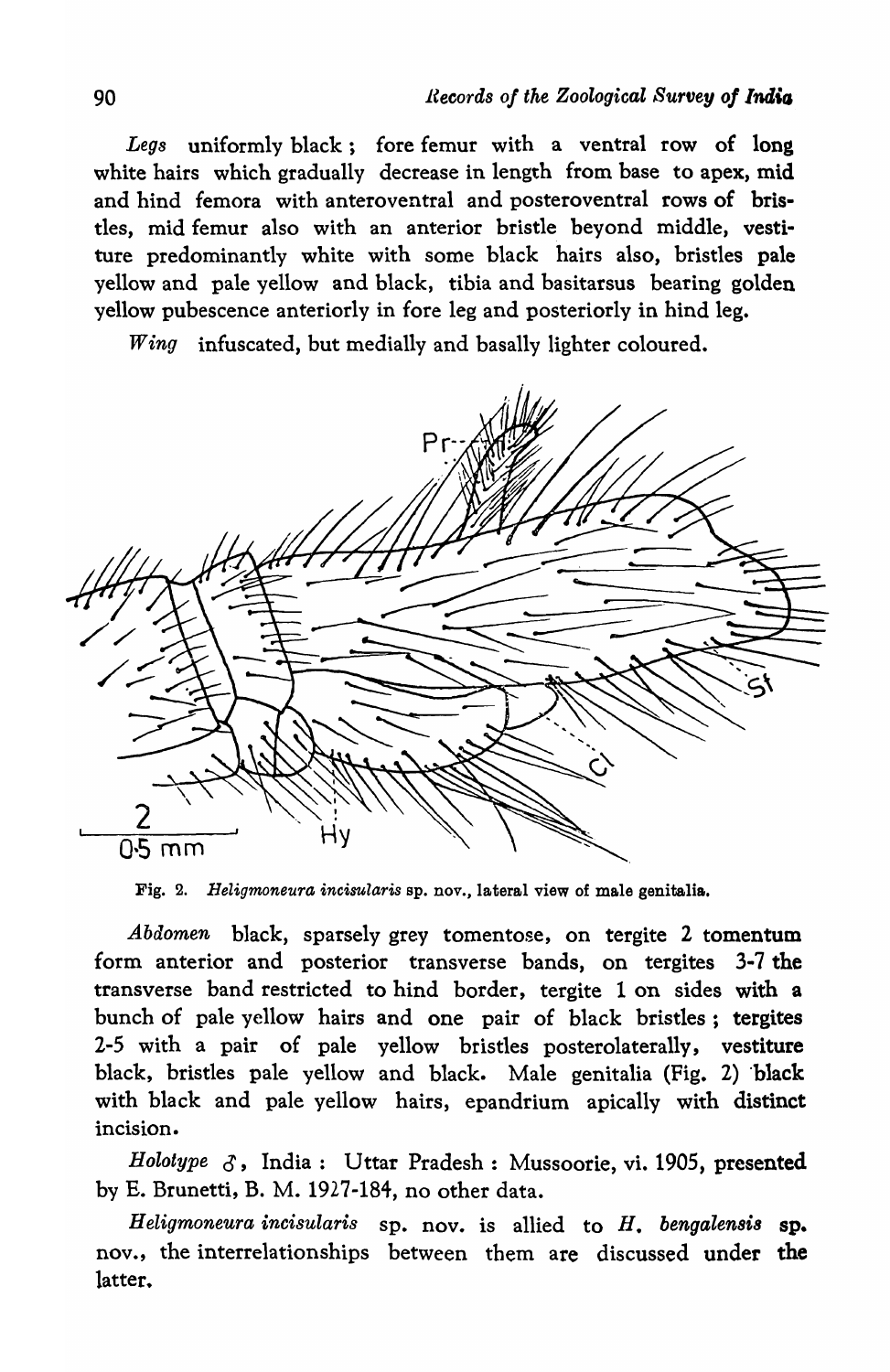# 10. Heligmoneura tsacasi sp. nov. (Fig. 3)

A small black species with greyish-yellow and grey tomentum, black legs, white and black mystax, and distally infuscated wings. Male length 11-12 mm, wing 9 mm.

*Male: Head* broader than thorax, black, grey or greyish-yellow tomentose; mystax white with a few black bristles above, frontoorbital plate with black hairs, ocellar bristles black, postcranium predominantly pale yellow haired with a few black ones also, postocular bristles black and pale yellow. Antenna black with black hairs on the basal two segments, segment I also bears a few black bristles ventrally, segment 2 more than two-thirds length of 1, segment 3 longer than combined length of  $1+2$ . Palpus and proboscis black, former black haired while latter pale yellow haired.



Fig. 3. Heligmoneura *tsacasi* sp. nov., lateral view of male genitalia.

*Thorax* black, grey and greyish-yellow tomentose; pronotal hairs pale yellow; mesonotum with a mediolongitudinal black stripe extending the entire length but 'without the dividing narrow line, lateral black spots confluent and form a stripe, vestiture black but for a few pale yellow hairs on humerus and posterolaterally, bristles black; scutellum with the disc pale yellow haired, hind border bearing a pair of pale yellow bristles. Haltere yellowish-brown.

*Legs* uniformly black, fore femur ventrally with a row of thin long pale yellow hairs which decrease in length from base to apex, mid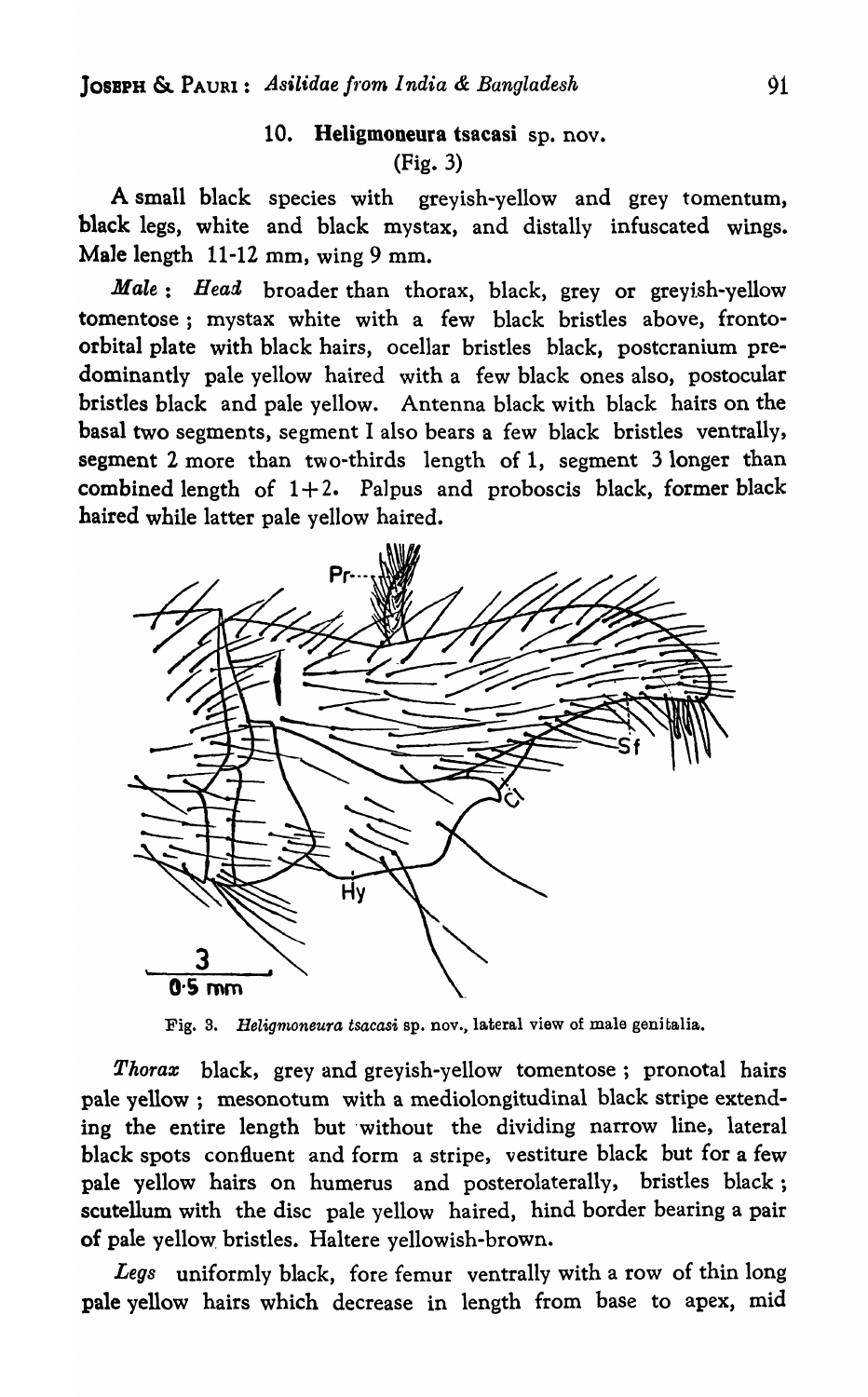and hind femora with anteroventral and posteroventral rows of bristles, the latter also with one anterior bristle beyond middle; vestiture pale yellow with some black hairs also, bristles pale yellow and black, tibia and besitarsus of fore and hind legs with golden yellow pubescense, anteriorly in fore leg and posteriorly in hind leg.

*Wing* infuscated, but medially and basally hyaline.

*Abdomen* black, yellowish-grey tomentose, tomentum more or less covering the entire tergites, tergite 1 and sides with pale yellow bristles posterolaterally, vestiture and bristles pale yellow. Male genitalia (Fig. 3) black with black hairs, epandrium apically with a few pale yellow hairs and hypandrium wholly pale yellow haired.

*Holotype*  $\delta$ , India, presented by E. Brunetti, B. M. 1927-184, no other details.

*Paratype*  $\delta$  *(wings separately attached), same data as holotype.* 

It is generally similar to *H eligmoneura bengalensis* sp. nov. and *H. inoisularis* sp. nov., but can be recognised by the differences in the shape of epandrium and hypandrium and the fewer number of pale yellow apical hairs of epandrium. This species is named in honour of L. Tsacas, the well known worker on Palaearctic Asilidae.

#### Machimus Loew

*Machimus* Loew, 1849, *Linn. ent.* 4 : 1.

#### 11. Machimus hirtipes Ricardo

*1919. Machimus hirtipes* Ricardo, *Ann. Mag. nat. Hist.* (9) 3 : 49.

*Material*: 13, 19, India: West Bengal: Kalimpong, 1000 m, 27.iii.1924, Coll. Maj. R. W. G. Hingston; 3 ?, 26.iii.1924, rest data as in preceding.

*Distribution:* India: Meghalaya, West Bengal and Tamil Nadu.

*Remarks:* This is the first record from West Bengal.

#### 12. Machimus indianus Ricardo

*1919. Machimus indianus* Ricardo, *Ann. Mag. nat. Hist.* (9) 3 : 50.

*Material:* 13, India: Uttar Pradesh: Mussoorie, vi.1905, no other data, presented by E. Brunetti, B. M. 1927-184.

*Distribution:* India: Uttar Pradesh.

*Remarks:* So far this species is reported only from Uttar Pradesh.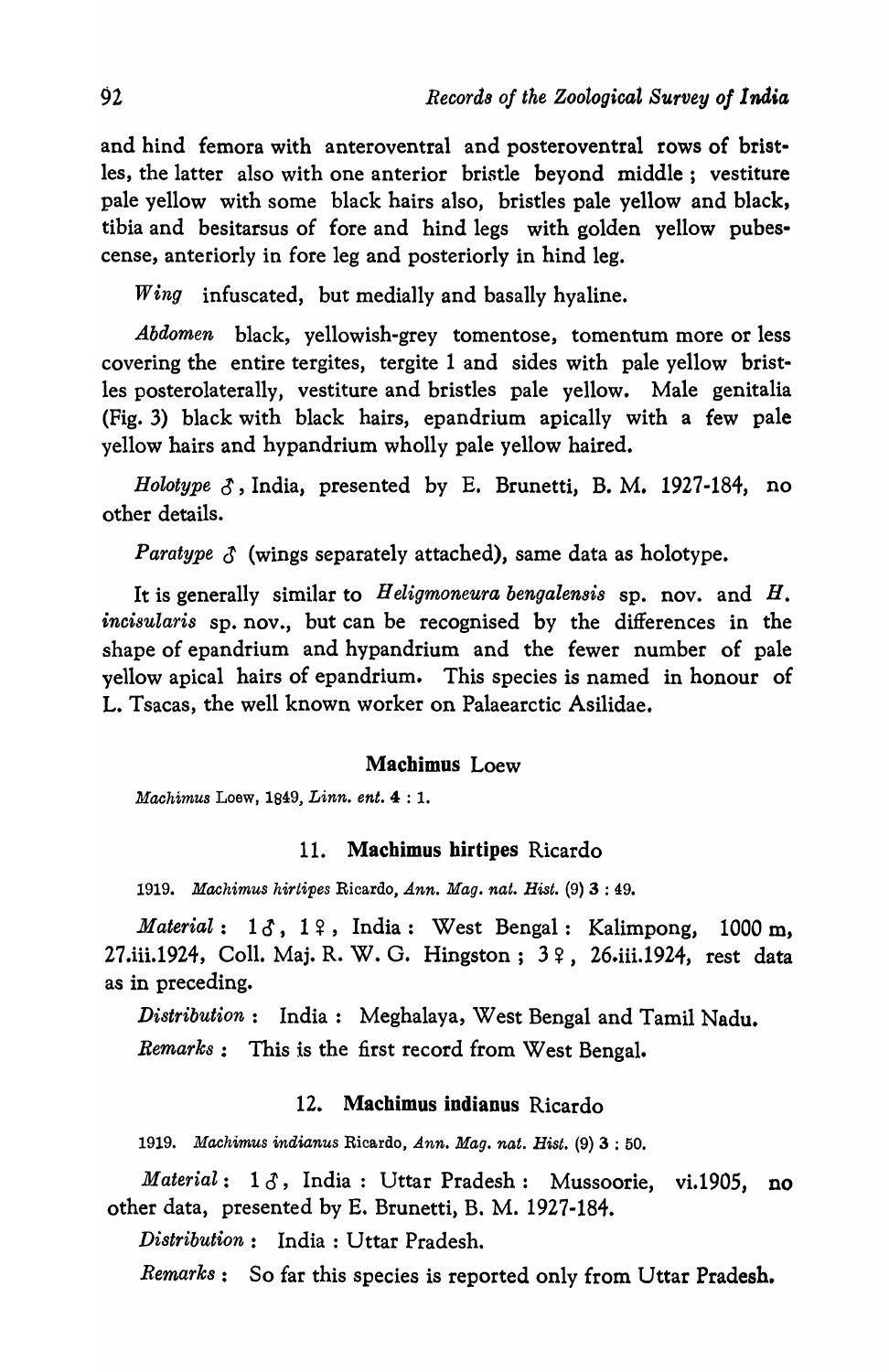## 13. Machimus inutilis Bromley

*1985. Machimus inutilis* Bromley, *Ree. Indian Mus.* 37 : 222.

Material: 43, 42, India: Uttar Pradesh: Mussoorie, 20-26.v. 1905, coll. Brunetti;  $1\delta$ , Himachal Pradesh: Simla Hills: Theog, 2000 m, 2.v.1907, colI. N. Annandale.

*Distribution*: India: Punjab and Uttar Pradesh; Nepal.

*Remark8:* This is first time reported from Uttar Pradesh.

#### 14. Machimus nigrinus Ricardo

*1919. Maehi'11'us nigrinus* Ricardo, *Ann. Mag. nat. Hist.* (9) 3 : 53.

*Material*: 1 $\delta$ , India: Uttar Pradesh: Mussoorie, vi.1905, no other data, presented by E. Brunetti, B. M. 1927-184.

*Distribution:* India: Uttar Pradesh.

*Remarks:* So far the species is known to occur in Uttar Pradesh.

# 15. Machimus pallipes Ricardo

- 19~2. *Machimus pallipes* Ricardo, *Ann. Mag. nat. Hist.* (9) 10 : 65.
- 1960. Asilus (Machimus) pallipes (Ricardo): Lal, *Catalogue of Indian Insects Part* 29-Asilidae : Diptera, : 19.
- 1975. Machimus pallipes Ricardo: Oldroyd, *A Catalog of Diptera of the Oriental Region,* 2,: 145.

*Material*:  $1\delta$ , India, no other data, presented by E. Brunetti, B. M. 1927-184.

*Distribution:* India: Uttar Pradesh; Nepal.

*Remarks:* As far as known the distribution of this species is restricted to the Himalaya.

#### 16. Machimus punjabensis Bromley

1935. Machimus punjabensis Bromley, *Rec. Indian Mus.* 37: 220.

*Material*: 13,32, India: Uttar Pradesh: Mussoorie, 20-25.vi.1905, coll. Brunetti;  $1\delta$ , Mussoorie, vi.1905, no other data; presented by E. Brunetti, B. M. 1927-184.

*Distribution:* India: Punjab and Uttar Pradesh.

*Remark8:* It is the first report of the species from Uttar Pradesh.

#### 17. Machimus ricardoi (Bromley)

- 1935. Asilus ricardoi Bromley, *Rec. Indian Mus.* 37: 219.
- *1975. Maehimus rieardoi* (Bromley): Oldroyd, A *Oatalog of Diptera of the Oriental*   $Region, 2 : 146.$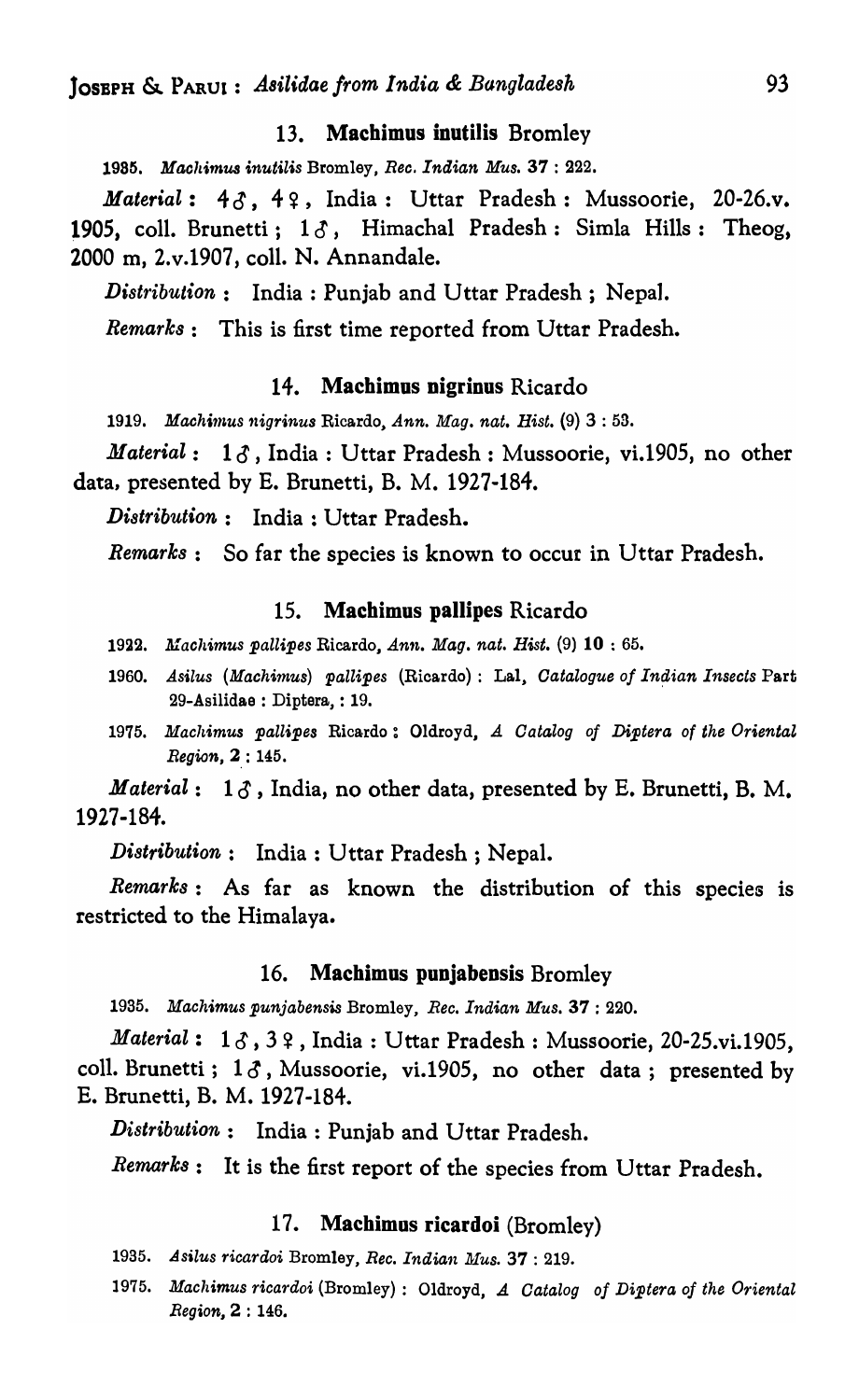*Material*: 13, India: Himachal Pradesh: Simla, 14.viii.1916, no other details;  $1\delta$ ,  $1\delta$ , India, no other data; both presented by E. Brunetti, B. M. 1927-184.

*Di8tribution:* India: Uttar Pradesh, Himachal Pradesh and Sikkim. *Remarks:* Widely distributed in Uttar Pradesh.

## Neoitamus Osten-Sacken

*Neoitamus* Osten-Sacken, 1878, *Smithson Misc. CoUs.* 16 : 82, 235.

## *Key to Indian species oj* Neoitamus *Osten.Backe",*

| 1. | Hind femur uniformly reddish or black                                                                                                                                                                             | 2                              |
|----|-------------------------------------------------------------------------------------------------------------------------------------------------------------------------------------------------------------------|--------------------------------|
|    | Hind femur not uniformly coloured<br>$\bullet$ $\bullet$                                                                                                                                                          | 7<br>                          |
| 2. | Fore femur reddish-yellow with a broad black<br>stripe, scutellar disc yellow haired, basal five<br>abdominal segments yellowish, mystax yello-<br>wish white<br>                                                 | grandis Ricardo                |
|    | Fore femur black, may be yellowish striped                                                                                                                                                                        | 3                              |
| 3. | Thorax with mediolongitudinal stripe and<br>three lateral spots which form lateral stripes;<br>femora black with yellow apex and tibiae<br>yellow with black apex, mystax white surroun-<br>ded by black bristles | inornatus Ricardo              |
|    | Thorax with or without mediolongitudinal                                                                                                                                                                          |                                |
|    | stripe but no lateral spots or stripes<br>$\bullet\bullet\bullet$                                                                                                                                                 | 4                              |
| 4. | Epandrium deeply cleft, wings infuscated at<br>tip which extends posteriorly into the fifth<br>posterior cell<br>                                                                                                 | barsilensis Joseph and Parui   |
|    | Epandrium without cleft                                                                                                                                                                                           | Б                              |
| 5. | Fore and mid femora with a ventral row of<br>pale yellow hairs, scutellum on disc pale<br>yellow haired, wings infuscated distally which                                                                          |                                |
|    | extends upto axillary cell<br>                                                                                                                                                                                    | calcuttaensis sp. nov.         |
|    | Fore femur with a ventral row of black hairs                                                                                                                                                                      |                                |
|    | and middle one with bristles of similar<br>colour                                                                                                                                                                 | 6                              |
| 6. | Clasper obtuse with toothed apex, wings<br>infuscated from base along the border upto<br>axillary cell leaving medially hyaline, mystax<br>straw coloured with some black bristles                                |                                |
|    | above<br>$\ddotsc$                                                                                                                                                                                                | himalayensis Joseph and Parui  |
|    | Clasper with a row of spines, wings infuscated<br>distally and along hind border upto axillary<br>cell, mystax golden yellow<br>$\bullet\bullet\bullet$                                                           | mussooriensis Joseph and Parui |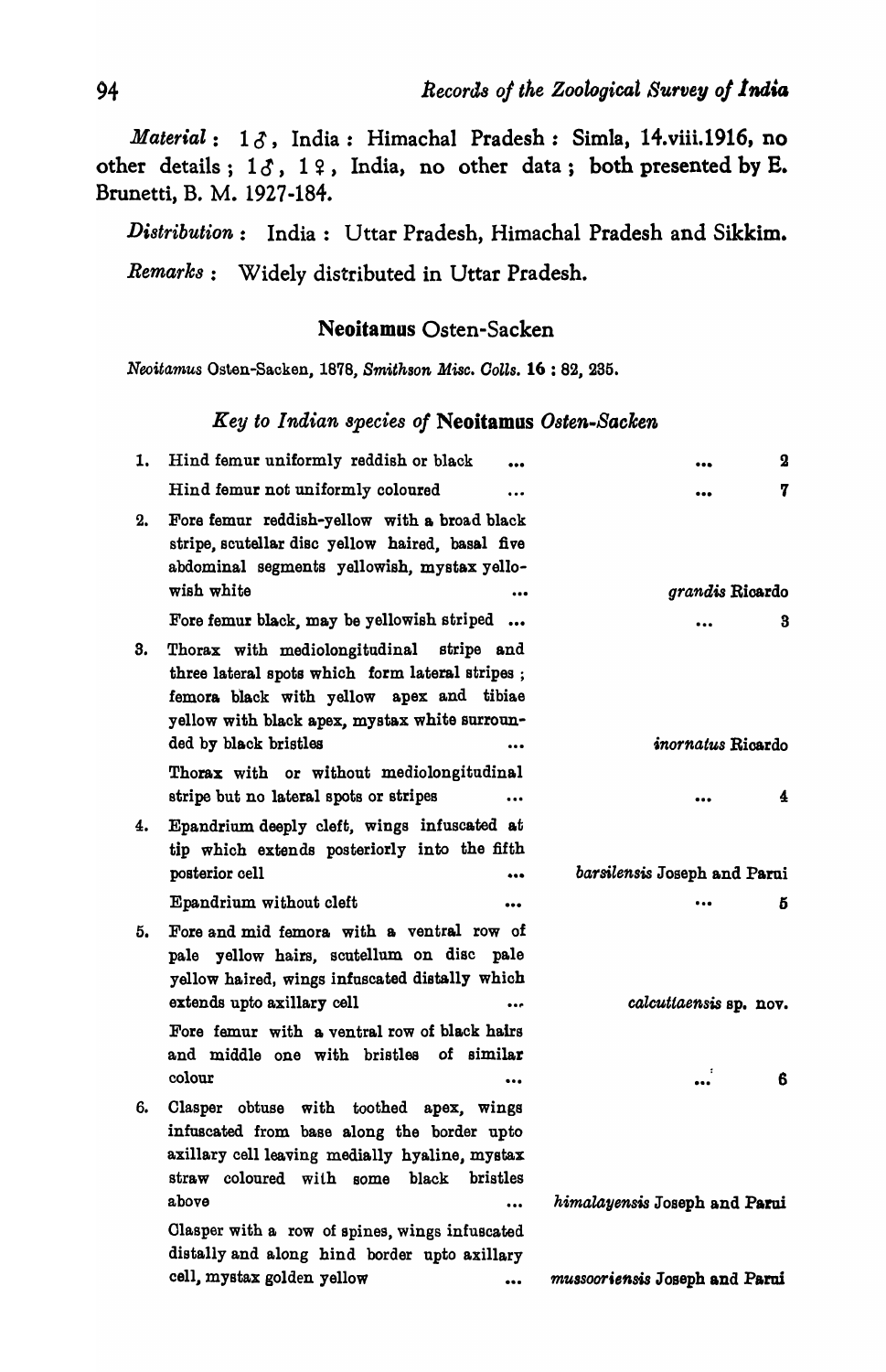| 7. | Wings wholly infuscated, hind femur yello-<br>wish-brown with brown stripe on distal half.<br>mystax uniformly pale yellow, clasper apically  |                              |
|----|-----------------------------------------------------------------------------------------------------------------------------------------------|------------------------------|
|    | bears minute spines<br>$\cdots$                                                                                                               | grahami sp. nov.             |
|    | Wings smoky towards tip which continues<br>upto axillary cell or falls short of it<br>                                                        | 8<br>                        |
| 8. | Tibia yellow except hind pair being black<br>distally, abdominal tergites 1 to 3 yellow<br>haired on sides and 4 to 5 with yellow<br>bristles |                              |
|    |                                                                                                                                               | bengalensis Joseph and Parui |
|    | Tip of tibiae of different colour than the<br>remainder<br>                                                                                   | 9<br>                        |
| 9. | Femora and tibiae black with reddish-yellow<br>apex, mystax dirty white with some black<br>ones above<br>---                                  | tropicus Ricardo             |
|    | Femora yellowish with a black line antero-<br>dorsally, tibiae yellow with black tip, mystax                                                  |                              |
|    | black with some white bristles below<br>                                                                                                      | khasiensis Bromley           |

# 18. Neoitamus grabami sp. nov.

# (Fig. 4)

A medium sized black and grey species with yellowish-brown and brown legs, and completely infuscated wings. Male length 17 mm, wing 12 mm.

*Male: Head broader than thorax, black with dense grey tomentum;* mystax pale yellow, fronto-orbital plate with pale yellow and black hairs, ocellar bristles black, postcranium pale yellow haired. Antennal segments 1 and 2 yellowish brown, remainder black, basal two segments with pale yellow and black bristles, segment 2 longer than two-thirds of 1, segment 3 longer than combined length of segments  $1+2$ , style much longer than segment 3. Palpus drak brown whereas proboscis black, hairs of both pale yellow.

*Thorax* black, densely grey tomentose; pronotal hairs pale yellow with a pair of black bristles laterally; mesonotum with a faint mediologitudinal black stripe divided by a narrow grey stripe, the stripe extends from the anterior end to midway between transverse suture and hind border, vestiture black but for a few pale yellow hairs on humerus, bristles black except for one or two pale yellow ones posterolaterally; scutellum pale yellow haired, a large number of pale yellow bristles present on hind border and just anterior to it. Haltere pale yellow.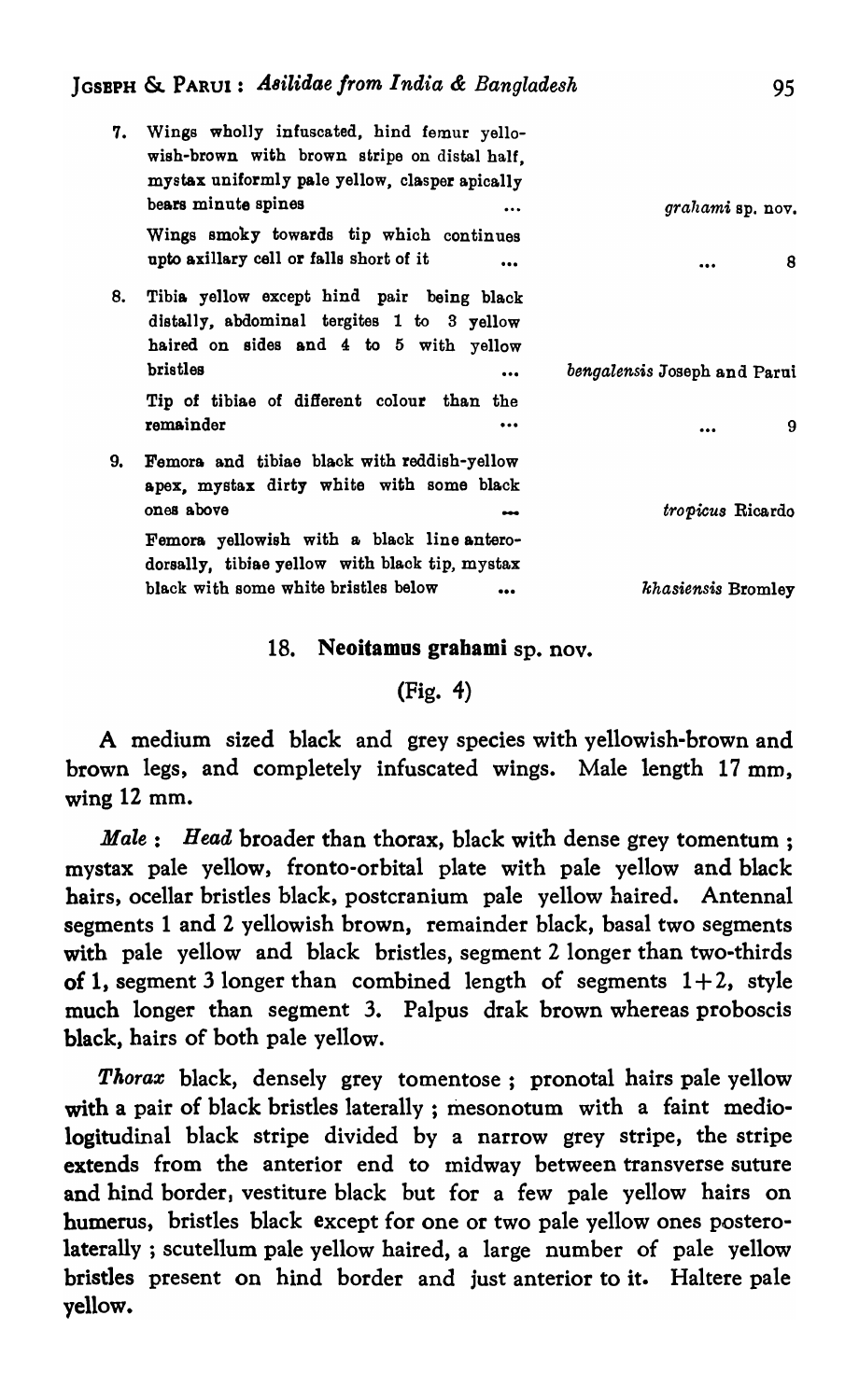Legs yellowish brown and brown; coxa, trochanter and tarsus brown, remainder yellowish brown with a broad brown stripe on femur, the stripe extends the entire length and is situated anteriorly and anterodorsally in fore and mid femora whereas it is restricted to slightly more than distal half and is present dorsally in hind femur, fore femur with a ventral row of bristles, mid and hind femora with anterior, anteroventral and posteroventral rows of bristles, vestiture predominantly pa1e yellow with some black hairs also, bristles black and pale yellow.

*Wing* almost wholly infuscated.



Fig. 4. *Neoitamus grahami* sp. nov., lateral view of male genitalia.

*Abdomen* black, sides grey and greyish-yellow tomentose, tergites 1-4 laterally with white hairs and bristles. Male genitalia (Fig. 4) black with golden yellow and black hairs, clasper apically with minute spines.

*Holotype* 0, India: Uttar Pradesh: Naini Tal, 1920 m, 28.iii.1934, coIl. J. A. Graham.

Of the various Indian species of *Neoitamus,* the present one is generally similar to *N. grandis* Ricardo from which it differs in the lighter colouration, wholly pale yellow mystax and the shape of epandrium. This species is named after the collector.

# Neoitamus bengalensis (Joseph and Parui)

*Astochia bengalensis* Joseph and Parui, 1981, *Oriental Ins.,* 15 (1) : 21. *Neoitamus bengalensis* (Joseph and Parui), New Comb.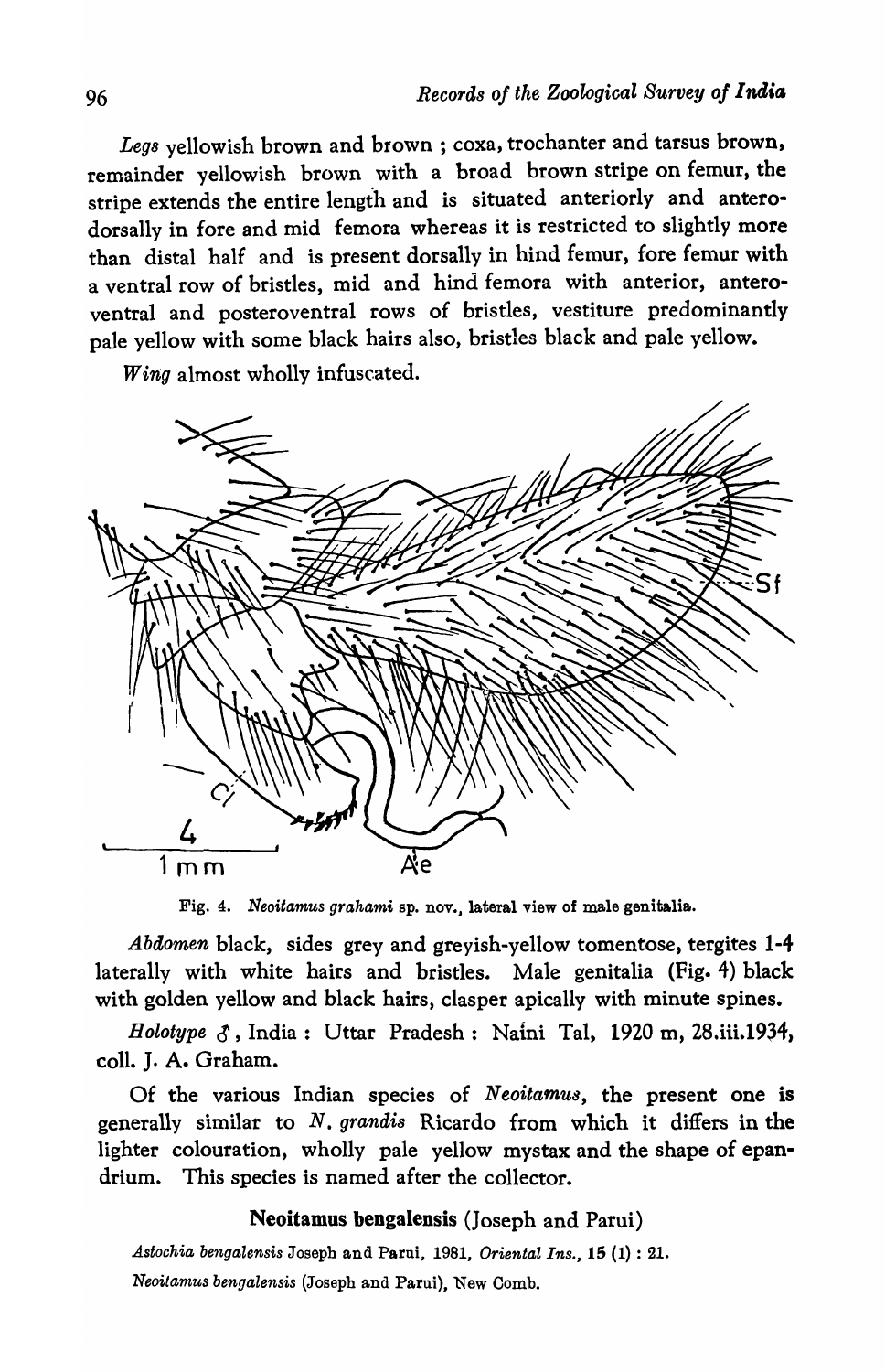# 19. Neoitamos calcuttaensis sp. nov.

# (Fig. 5)

A medium sized black species with grey tomentum, black and yellowish-brown legs and distally infuscated wings. Male: length 14 mm, wing 11 mm.



Fig. 5. *Neoitamus calcuttaensis* sp. nov., lateral view of male genitalia.

*Male: Head* broader than thorax, black, grey tomentose ; mystax white with a few black bristles above, fronto-orbital plate bearing black bristles, ocellar bristles black, postcranium black haired, postocular bristles black, postgena pale yellow haired. Antennae lost. Palpus and proboscis black, former black haired whereas latter pale yellow haired.

*Thorax* black, sparsely grey tomentose; pronotal hairs pale yellow with a median transverse row of black bristles; mesonotum with a mediolongitudinal black stripe divided by a narrow grey stripe, the stripe extending from anterior end to almost hind border, vestiture black but for some pale yellow hairs on humerus and on side, bristles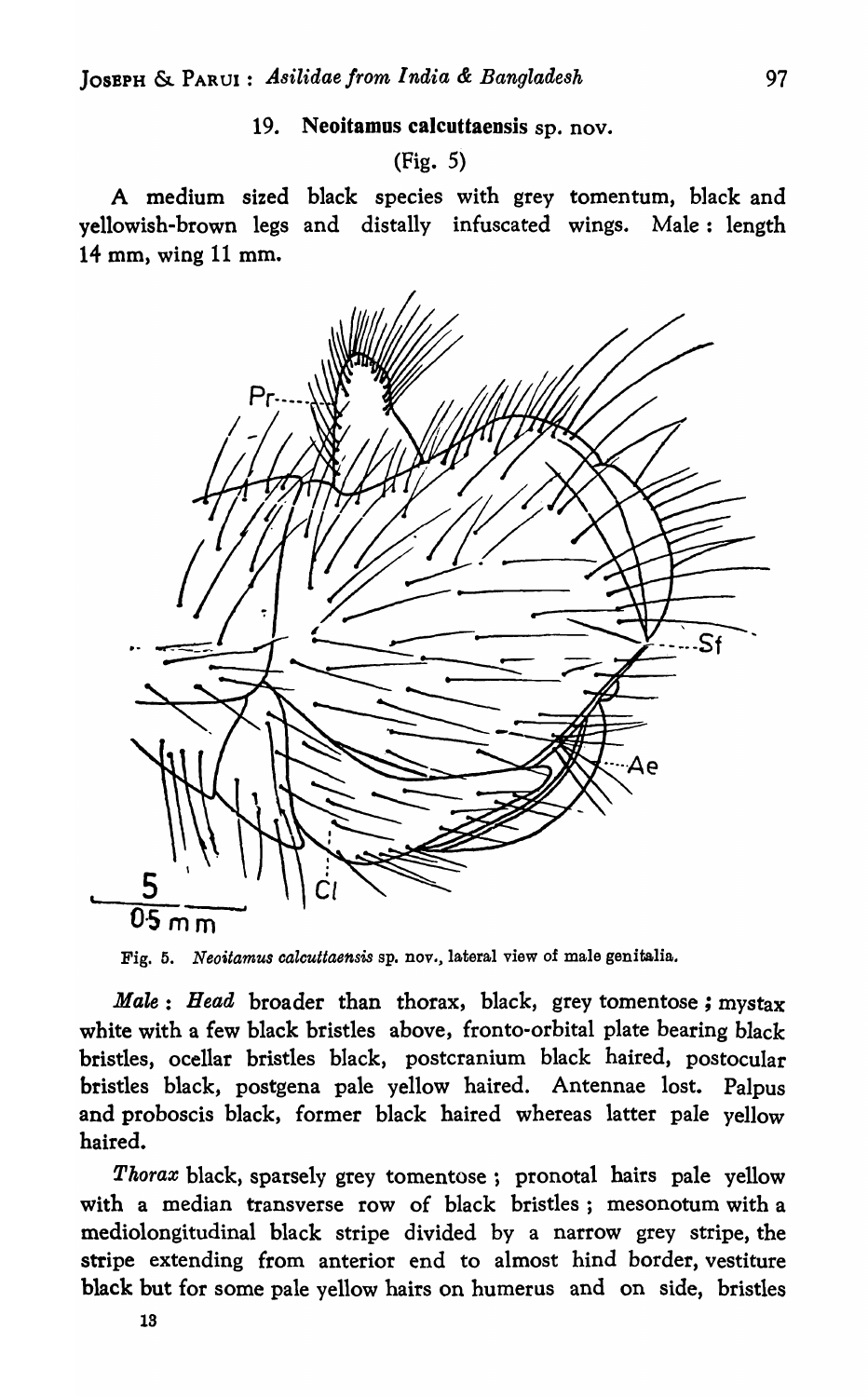black; scutellum with the disc pale yellow haired and hind border bearing four black bristles. Haltere yellowish-brown.

*Legs* black and yellowish-brown ; coxa, trochanter and femur black except tip of fore femur being yellowish-brown, tibia and tarsus yellowish-brown with a gradual deepening of colouration at the apex of tibia and tarsus from fore to hind legs so much so they are wholly dark brown in hind legs, fore and mid femora with a ventral row of pale yellow hairs, hind femur with anterior, anteroventral and posteroventral rows of bristles, vestiture and bristles pale yellow and black.

*Wings* infuscated distally, which extends posteriorly to the axillary cell.

*Abdomen* black, sparsely grey tomentose, tomentum forms a narrow hind border on tergites 3-5, tergites 1-5 laterally with white hairs and bristles, which decrease in number and size in posterior segments. Male genitalia (Fig. 5) black with a few pale yellow hairs.

*Holotype*  $\delta$ , India: West Bengal: Calcutta, 6.xi.1913, presented by E. Brunetti, B. M. 1927·184, no other details.

Neoitamus calcuttaensis sp. nov. is closely similar to N. bengalensis (Joseph and Parui) but differs that in the former the femora black except for an apical yellowish-brown marking of fore femur, and in the shape of epandrium.

# 20. Neoitamus grandis Ricardo

- *1919. Neoita·mus grandis* Ricardo, *Ann. Mag .. nat. Hist.* (9) 3 : 61.
- *1960. Oerdistus grandis* (Ricardo) : L~l, *Oatalogue of Indian Insects* Part 29-Asi1idae : Diptera, : 27.
- 1975. Neoitamus grandis Ricardo: Oldroyd, A Catalog of Diptera of the Oriental *Region* 2 : 146.

*Material*: 1  $\delta$ , India: Sikkim: Rangli Chu, 750 m, 29.iii.1924, colI. *Maj. R. W. G. Hingston;* 1 0, Gangtok, 1600 m, 22.iv.1924, coll. *Maj. R. W. G. Hing8ton.* 

*Distribution:* India: Uttar Pradesh and Sikkim ; Nepal.

*Remarks:* This is the first report of it from Sikkim.

# 21. Neoitamus himalayensis Joseph and Parui

*1984. Neoitomus himalayens1,s* Joseph and Parui, *Oriental Ins.* 18 : 64.

 $\textit{Material}: 1 \text{ } \mathcal{S}, \text{ India}: \text{Himachal Pradesh}: \text{Simla}, \text{ } 7.\text{vii.1918}, \text{ coll.}$ *Brunetti, Brit. Mus. 1927-184.* 

*Distribution:* India: Himachal Pradesh.

*Remarks:* This is the second report of the species.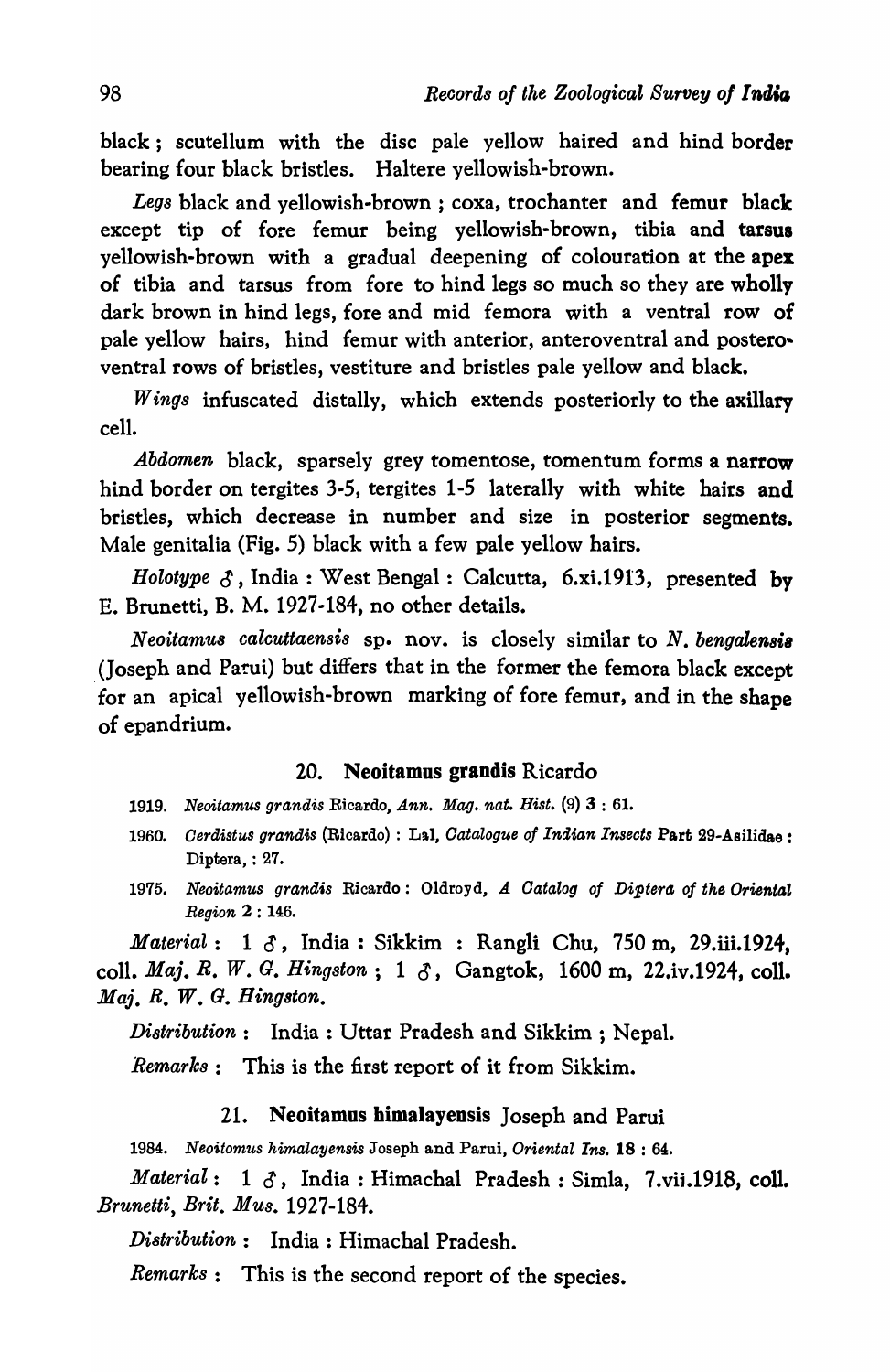# 22. Neoitamas momatas Ricardo

- 1919. Necitamus inornatus Ricardo, *Ann. Mag. nat. Hist.* (9) 3:63.
- 1960. *Gerdistus inornatus* (Ricardo) : Lal, *Catalog of Indian Insects*, Part 29-Asilidae : Diptera.: 27.
- 1975. Neotiamus *inornatus Ricardo: Oldroyd, A Catolog of Diptera of the Oriental* Region, 2: 146.

*Material*: 1  $\delta$ , India: Uttar Pradesh: Mussoorie, 4.v.1905, no other data, presented by *E. Brunetti*, B. N. 1927-184;  $5 \delta$ ,  $3 \Omega$ , Mussoorie, 1750 m, 20-26.v.1905, coll. *E. Brunetti*. 1 ?, Mussoorie, 10.vi.1905, colI. *Brunelti.* 

Distribution: India: Uttar Pradesh and Punjab.

 $$ 

#### 23. Neoitamus mussooriensis Joseph and Parui

1984. Neoitamus mussooriensis Joseph and Parui, *Rec. 2001. Surv. 1ndia*, Occ. paper No. 66 : 21.

*Material: 1 d*, India: Uttar Pradesh : Mussoorie, 1750 m, 10-24.vi.1905, colI. *Brunelli.* 

Distribution: India: Uttar Pradesh.

*Remarks*: It is also from the type locality.

#### Oropbotus Becker

Orophotus Becker, 1925. Ent. Mitt. 14 : 137.

#### 24. Orophotus montanus (Ricardo)

- 19'B. .A.iluJ *montanw* Ricardo, *Ann.* Mag. *nat. Hist.* (9) 10 ; 47.
- **1960. Heligmoneura montana (Ricardo): Lal,** *Catalogue of Indian Insects Part 29***-**Asiljdae : Diptera, : 34:.
- 1975. Orophotus montanus (Ricardo): Oldroyd, A Catalog of Diptera of the Oriental *Region,2: 148.*

*Material*: 1  $\delta$ , India: Sikkim: Gangtok, 1250 m, 9.v.1924, coll. *B. W. G. HingBkm.* 

**Distribution:** India: Meghalaya, Sikkim and West Bengal.

*Bemarks*: This is the first report from Sikkim.

#### Philodicus Loew

**Philodicus Loew, 1848, Linn. Ent. 3:391.**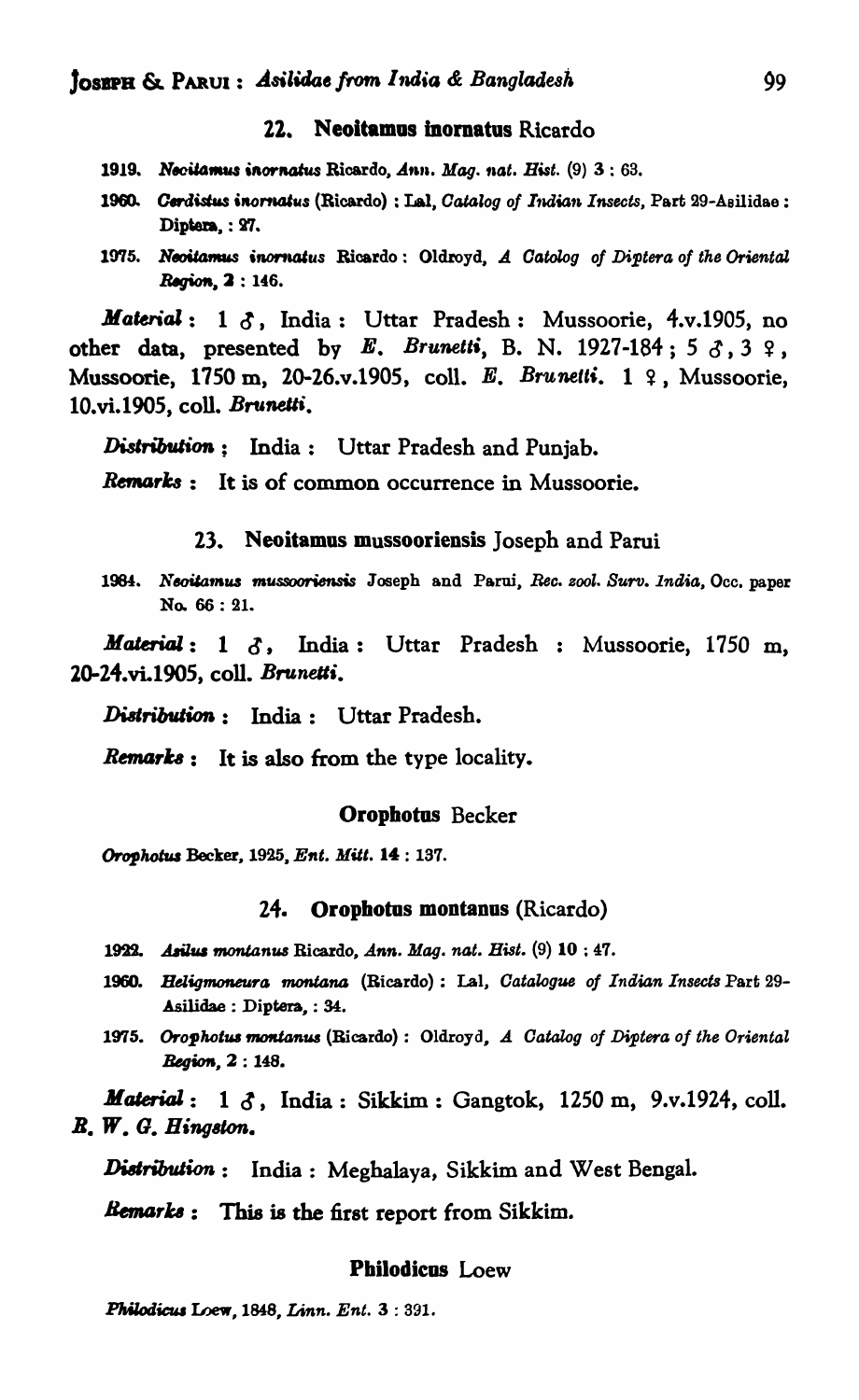#### 25. Philodicus femoralis Ricardo

- *1921. PhiZodicus femoralis* Ricardo, *Ann. Mag. nat. H1St.* (9) 8 : 190.
- *1975. Philodieus femoralis* Ricardo: Oldroyd, A catalog of Diptera of the Oriental Region, 2 : 149.

*Material*: 1  $\delta$ , Calcutta, slaughter house, 6.xi.1913, no other data, presented by *E. Brunetti* to *B. M.* 1927-184;  $1 \delta$ ,  $1 \epsilon$ , Bangla Desh: Dacca, 1.vii.1945, coll. *D. Liston*, *B. M.* 1945-86; 1  $\delta$ , India, coll. H. M. *Parish,* no other data, Brit. Mus. 1923-247.

*Distribution:* India: Meghalaya, West Bengal, Bihar and Uttar Pradesh ; Burma.

*Remarks:* A very common species of the genus.

#### 26. Philodicus javanus (Wiedemann)

- *1819. Asilus javanus* Wiedemann, *Zool. Mag.* (Wied.). 1 (3) : 4.
- 1975. Philodicus javanus (Wiedemann) : Oldroyd, *A Catalog of Diptera of the Oriental Region,* 2 : 149.

*Material*: 1 <del>?</del>, India: West Bengal: Calcutta, 30.v.1907; 1 **?**, Calcutta, 12.vi.1907; 1  $\delta$ , Calcutta, 20.vi.1907; 1  $\epsilon$ , Calcutta, 27.vi. 1907; 1  $\delta$  Calcutta, 11.vii.1907; on other data. 1  $\delta$ , Calcutta, 12.vi. 1908, coll. *Brunetti, Brit. Mus.* 1927-184; 2 3, 2 º, Calcutta, 1-10.viii. 1908; 1  $\delta$ , Calcutta, presented by E. *Brunetti*, B. M. 1927-184; 1  $\delta$ , Calcutta, Indian Mus. Calcutta colln; no other data.  $1 \delta$ , Bangla Desh: Dacca, 17.v.1945; 1 º, Dacca, 28.v.1945; 1 &, Dacca, 20.vii. 1945; 1  $\varphi$  Dacca, 13.viii.1945; all collected by D. Leston.

*Distribution;* It is the most common species of the genus in India.

#### 27. Pbilodicus pruthii Bromley

- *1935. Philodicus pruthii* Bromley, *Bee. Indian Mus.* 37 : 224.
- 1975. Philodicus pruthii Bromley: Oldroyd, A catalog of Diptera of the Oriental Region, 2: 150.

*Material*:  $1 \delta$ , India: Madhya Pradesh: Jabalpur, 4.vii.1907; 2  $\delta$ , 1  $\varphi$ , Jabalpur, iv.1908, all collected by C. G. *Nurse*. 1  $\varphi$ , Tamil Nadu: Tinnevelly : Dohnavur, 90 m, 4-7.iii.1936 ; 1  $\sqrt{2}$  , Tamil Nadu : Coonoor, 1500 ro, 22-23.iv.1937; both collected by B. M. *o.* M. Expedition to South India.

*Distribution:* India: Madhya Pradesh and Tamil Nadu.

*Remarks:* This is the first record from Madhya Pradesh.

#### Promachus Loew

*Promachus* Loew, 1848, *Linn. ent.* 3 : 390.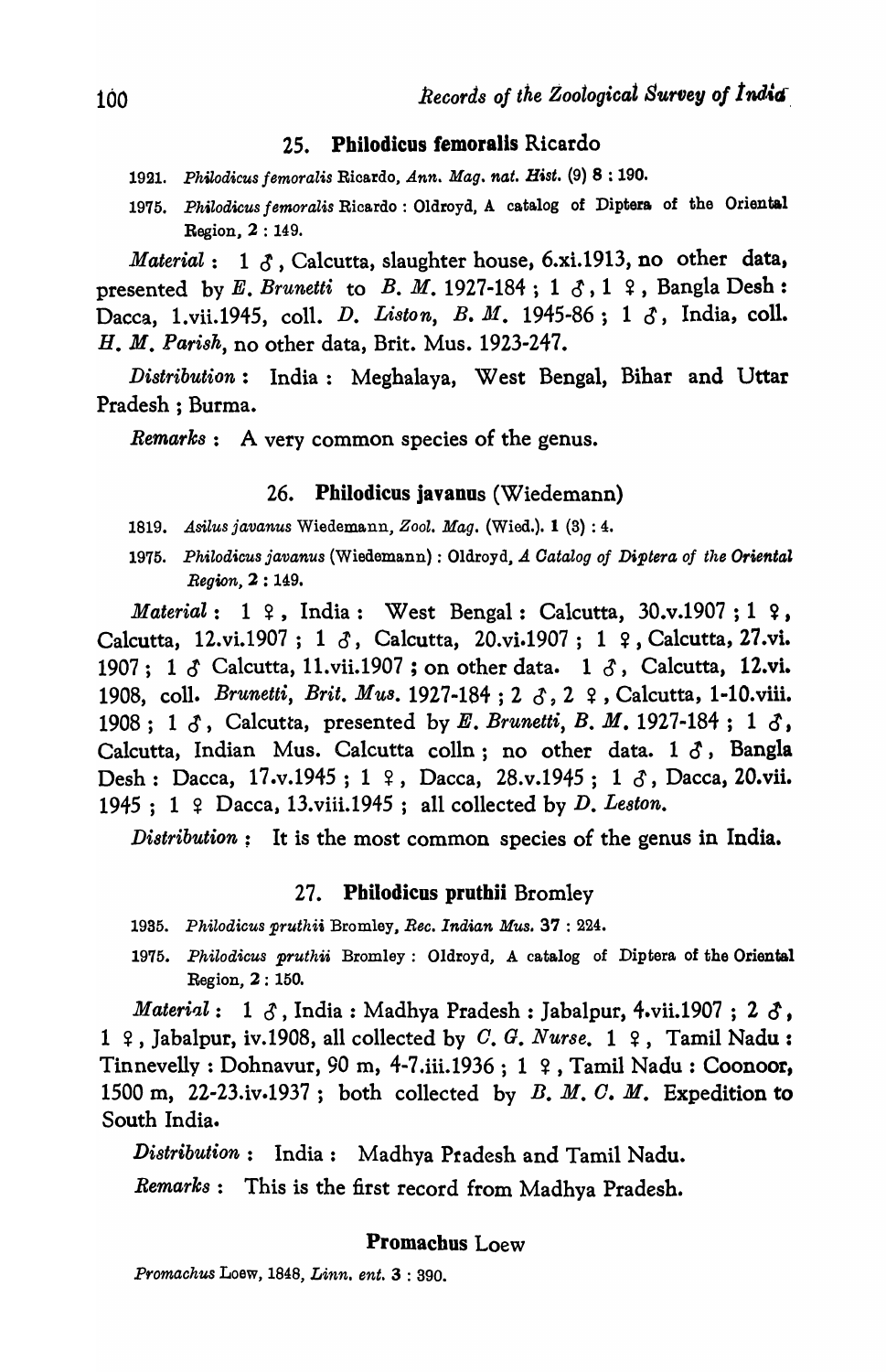# Key to Indian species of *Promaoku8* Loew (After Joseph and Patui, 1981)

| 1.  | Legs wholly black<br>                                                                                                                                                                                                                                                                            | $\mathbf 2$                    |
|-----|--------------------------------------------------------------------------------------------------------------------------------------------------------------------------------------------------------------------------------------------------------------------------------------------------|--------------------------------|
|     | Legs not wholly black<br>                                                                                                                                                                                                                                                                        | 9<br>                          |
| 2.  | Male genitalia with a tuft of white hairs,<br>abdomen yellow haired, legs brownish, darker                                                                                                                                                                                                       |                                |
|     | at apex and ventrally<br>                                                                                                                                                                                                                                                                        | nicobarensis Schiner           |
|     | Tuft of hairs absent on male genitalia<br>$\cdots$                                                                                                                                                                                                                                               | 3<br>                          |
| 3.  | Each abdominal tergite with two black spots<br>Abdominal tergites with or without the usual<br>black marking                                                                                                                                                                                     | 4<br><br>5<br>$\cdots$         |
| 4.  | Legs black with black bristles<br>$\ddotsc$                                                                                                                                                                                                                                                      | leucotrichodes Bigot           |
|     | Legs black with white bristles<br>$\ddot{\phantom{a}}$                                                                                                                                                                                                                                           | <i>tristis</i> Bigot           |
| 5.  | Basal three or more abdominal tergites with                                                                                                                                                                                                                                                      |                                |
|     | tuft of reddish hairs<br>Similar tufts absent or restricted to first                                                                                                                                                                                                                             | 6<br>                          |
|     | tergum<br>                                                                                                                                                                                                                                                                                       | 7                              |
| 6.  | Eighth sternite produced with short black<br>bristles on its border, an obscure streak present<br>in the marginal and first submarginal cell<br>Eighth sternite not produced but with a tuft<br>of black hairs, wings clear, femora and tibiae                                                   | <i>duvaucelii</i> (Macquart)   |
|     | with long yellow hairs on underside                                                                                                                                                                                                                                                              | binghamensis Ricardo           |
| 7.  | Wings yellowish with brownish extremities,<br>abdomen black with whitish segmentations,<br>moustache yellowish<br>$\cdots$                                                                                                                                                                       | <i>westermannii</i> (Macquart) |
|     | Wings uniformly yellowish<br>                                                                                                                                                                                                                                                                    | 8                              |
| 8.  | First posterior cell open, scutellum with pale<br>yellow hairs and bristles on disc and a row of<br>yellow bristles on margin, first abdominal<br>tergum with tufts of reddish hairs<br>$\ddotsc$<br>First posterior cell closed, scutellum white<br>haired, abdominal tergites without tufts of | jabalpurensis Joseph and Parui |
|     | reddish hairs<br>                                                                                                                                                                                                                                                                                | heteropterus (Macquart)        |
| 9.  | Male genitalia with a tuft of white hairs<br>                                                                                                                                                                                                                                                    | 10                             |
|     | Male genitalia without such hairs<br>                                                                                                                                                                                                                                                            | 17<br>                         |
| 10. | Femora entirely black<br>                                                                                                                                                                                                                                                                        | 11                             |
|     | Femora not entirely black<br>                                                                                                                                                                                                                                                                    | 13<br>                         |
| 11. | Tibiae entirely reddish yellow, soutellum with<br>orange red pubescence, the tuft of white hairs<br>at the base of male genitalia<br>$\cdots$<br>Tibiae yellow to yellowish brown with black<br>tip, scutellar pubescence not orange red, the                                                    | leoninus Loew<br>12            |
|     | tuft of white hairs at tip of male genitalia<br>$\cdots$                                                                                                                                                                                                                                         | $\bullet\bullet\bullet$        |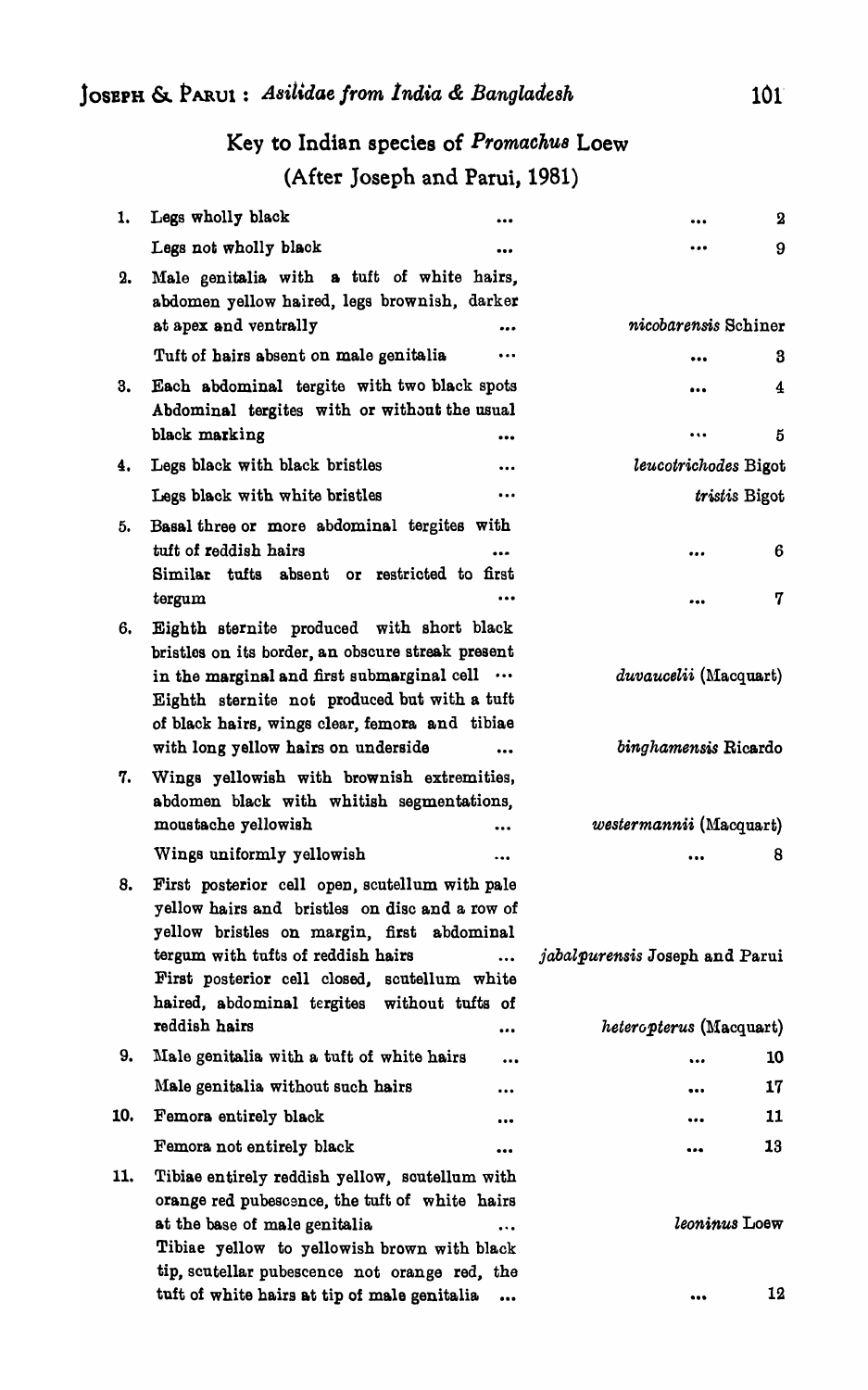| indicus sp. nov.                | Eighth sternite of male genitalia well pro-<br>duced, scutellum on the disc pale yellow and<br>black haired and on sides with a pair of black<br>bristles                                | 12. |
|---------------------------------|------------------------------------------------------------------------------------------------------------------------------------------------------------------------------------------|-----|
| ramakrishnai Bromley            | Eighth sternite of male genitalia not<br>80<br>produced, scutellum on the disc with only<br>pale hairs and without bristles on sides<br>$\cdots$                                         |     |
|                                 | Fore tibia reddish-yellow with black apex,<br>moustache yellow, white hairs present on frons<br>below antennae, mesonotum with four brown                                                | 13. |
| contractus (Walker)             | stripes<br>$\ddotsc$                                                                                                                                                                     |     |
|                                 | Fore tibia entirely reddish-yellow<br>$\cdots$                                                                                                                                           |     |
|                                 | Fore femur red dorsally and black ventrally,<br>palpi yellow haired, male genitalia with a                                                                                               | 14. |
| <i>varipes</i> (Macquart)       | tuft of white hairs                                                                                                                                                                      |     |
| 15                              | Fore femur uniformly reddish or with black<br>apex<br>$\ddotsc$                                                                                                                          |     |
| calanus (Walker)                | Scutellum reddish with white hairs, mous-<br>tache yellow and black, first<br>and<br>second<br>antennal segments red<br>$\bullet$                                                        | 15. |
|                                 | Scutellum brownish with pale hairs and black<br>bristles, moustache wholly yellow<br>$\bullet\bullet\bullet$                                                                             |     |
| fuscifemoratus Joseph and Parui | Eighth sternite distinctly produced,<br>hind<br>femur with an anterodorsal black stripe<br>$\bullet\bullet\bullet$                                                                       | 16. |
| <i>maculatus</i> (Fabricius)    | Eighth sternite not produced, hind femur<br>uniformly reddish                                                                                                                            |     |
|                                 | Oral aperture with some black bristles, mystax<br>predominantly yellowish with a few black<br>bristles, femora bearing long white hairs<br>ventrally except for the hind pair with mixed | 17. |
| yerburiensis Ricardo            | black and white hairs<br>                                                                                                                                                                |     |
|                                 | Oral aperture without black bristles, mystax<br>predominantly black with a few yellow bristles,<br>iemora with thick yellowish pile and some                                             |     |
| ghumtiensis Bromley             | black bristles and hairs<br>$\bullet\bullet\bullet$                                                                                                                                      |     |
|                                 |                                                                                                                                                                                          |     |

# 28. Promaebus indieus sp. nov.

# (Fig. 6)

A large black species with grey and greyish-yellow tomentum, black and yellowish-brown legs and infuscated wings. Male length 28 mm, wing 15 mm; female length 27 mm, wing 15 mm.

*Male: Head broader than thorax, black, densely greyish-yellow and* grey tomentose ; mystax pale yellow, fronto-orbital hairs pale yellow and black, ocellar bristles black, postcranium pale yellow, yellow and black haired, postocular bristles black above and pale yellow below. Antennae.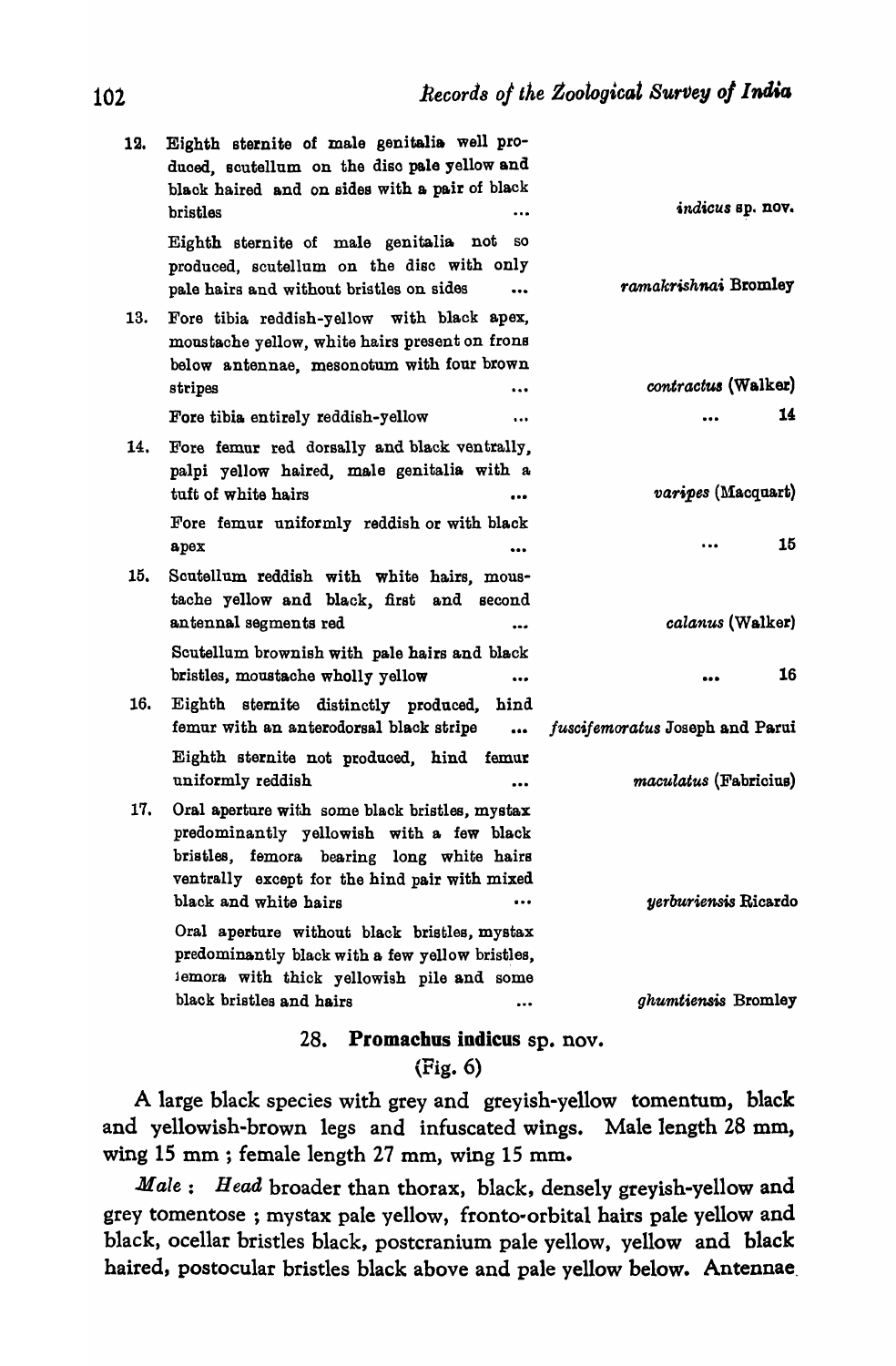lost from segment 3 onwards, remainder black with black bristles, segment 2 slightly more than half of 1. Palpi and proboscis black with pale yellow hairs.

*Pkoraz* black with grey and greyish-yellow tomentum; pronotum pale yellow haired but for a few black ones in middle, mediaIIy with a transverse row of black bristles; mesonotum with a black medio-Iongitudinal stripe extending from anterior end to midway between transverse suture and hind border, the stripe divided by a longitudinal narrow stripe which is faint medially, on either side with two black spots, bristles black; scutellum on the disc pale yellow and black haired, laterally with a pair of and on hind border with a row of black bristles, pleura moderately tomentose with pale yellow hairs. Haltere with brown head and pale yellow stalk.



Fig. 6. Promachus indicus sp. nov., lateral view of male genitalia.

*Legs* black except for tibia which is yellowish-brown with apical black marking, fore femur with a ventral row of black bristles from base to beyond middle, mid femur with anteroventral and posteroventral rows of bristles, hind femur with anterior and anteroventral rows of bristles and ventrally bearing a row of thin long black hairs, vestiture black and pale yellow, bristles black.

*Wing* lightly infuscated, but medially and basally still lighter coloured, first submarginal cell with a grey streak.

*Abdomen* black with grey and greyish-yellow tomentum, each tergite medially black and laterally and posteriorly tomentose, tergite 1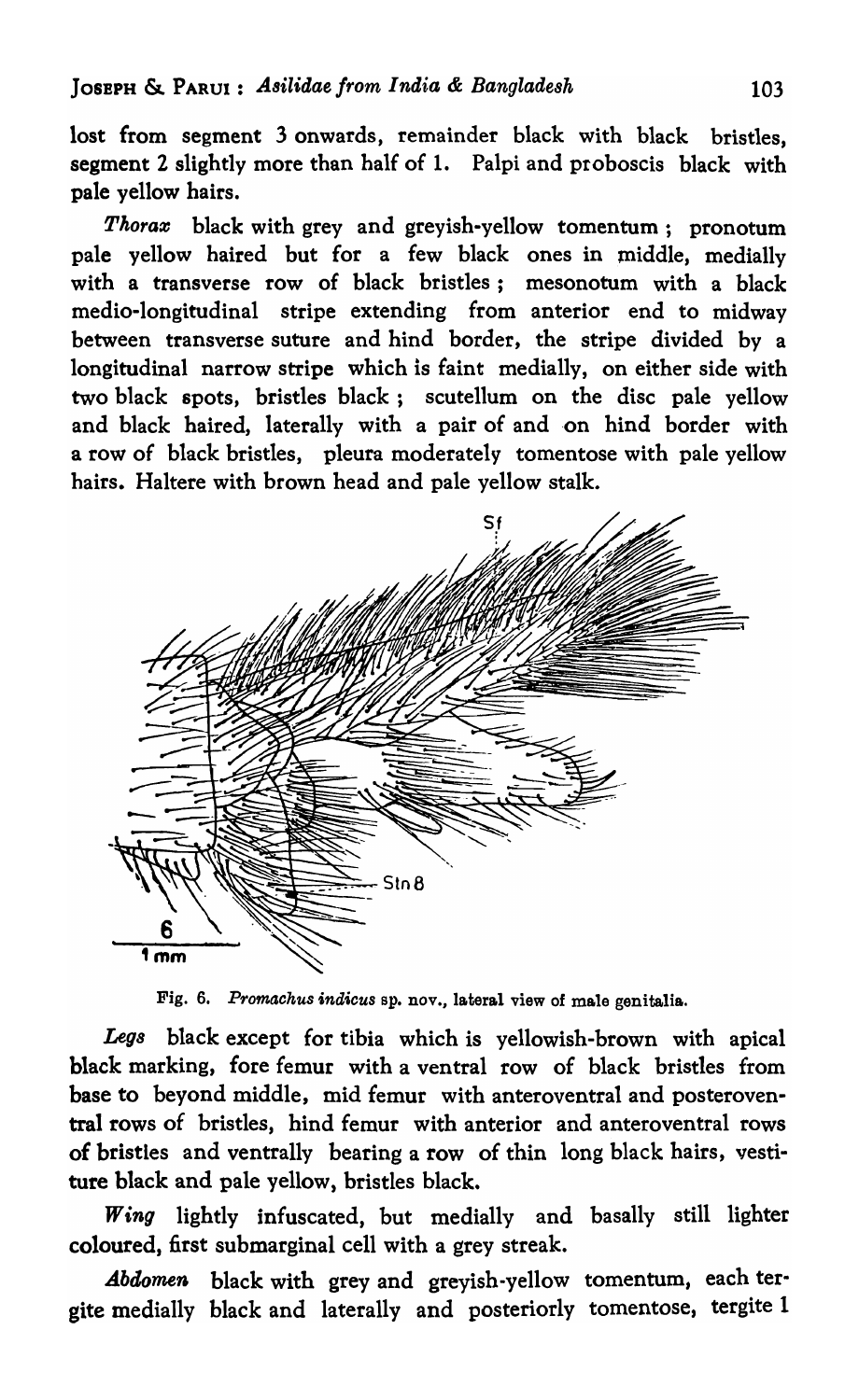laterally with dense golden yellow hairs, vestiture golden yellow and black, more or less in confirmity with the background of their origin. Male genitalia (Fig. 6) shining black, eighth sternite produced, hairs black, also with an apical tuft of white hairs.

 $Female: Similar.$ 

Holotype  $\delta$ , India, B. M. 1934-394, coll. T. R. Bell, no other data.

*Paratype*  $\varphi$ , data as in holotype.

It is closely similar to *Promachus ramakrishnai* Bromley from which it can be easily distinguished by the lack of paired, stout, elongate bristles on epandrium.

# 29. Promachus duvaucelii (Macquart)

*1880. Trupanea auvaucelii* l\facquart, *Ditp. exot.,* 1 (2) : 97.

1975. Promachus duvaucelii (Macquart): Oldroyd, *A Catalog of Diptera of the Oriental Region, 2:152.* 

Material: 16, India: Uttar Pradesh: Dehra Dun. 30.ix.1913;  $1$   $\circ$ , Dehra Dun, 1.x.1913; no other data.

*Distribution:* India: Gujarat, Punjab, Delhi, Uttar Pradesh, Madhya Pradesh and West Bengal.

*Remarks:* Most widely distributed species of the genus.

# **SUMMARY**

This paper deals with 29 species of Asilidae under 11 genera, of which 6 are new species: *Heligmoneura bengalensis* sp. nov., *H. incisularis* sp. nov., *H. tsacasi* sp. nov., *Neoitamus grahami* sp. nov., *N. cal. cuttaensis* sp. nov., and *Promachus indicus* sp. nov., Astochia bengalen*si8* Joseph and Parui has been brought under *Neoitamus* Osten-Sacken. Key to species of genus is included under three genera, *viz., Heligmoneura* Bigot, *Neoitamus* Osten-Sacken and *PromachU8* Loew, wherein new species are described.

Types are deposited in British Museum (Natural History) and Zoological Survey of India, Calcutta.

#### ACKNOWLEDGEMENTS

It is with pleasure we express our gratitude to Dr. K. G. V. Smith, of British Museum (Natural History), London, for loaning the material. We are also indebted to Dr. B. K. Tikader, Director, Zoological Survey of India, Calcutta, for permitting us to work out the material and to his colleague, Dr. S. K. Bhattacharya, Deputy Director for encouragements.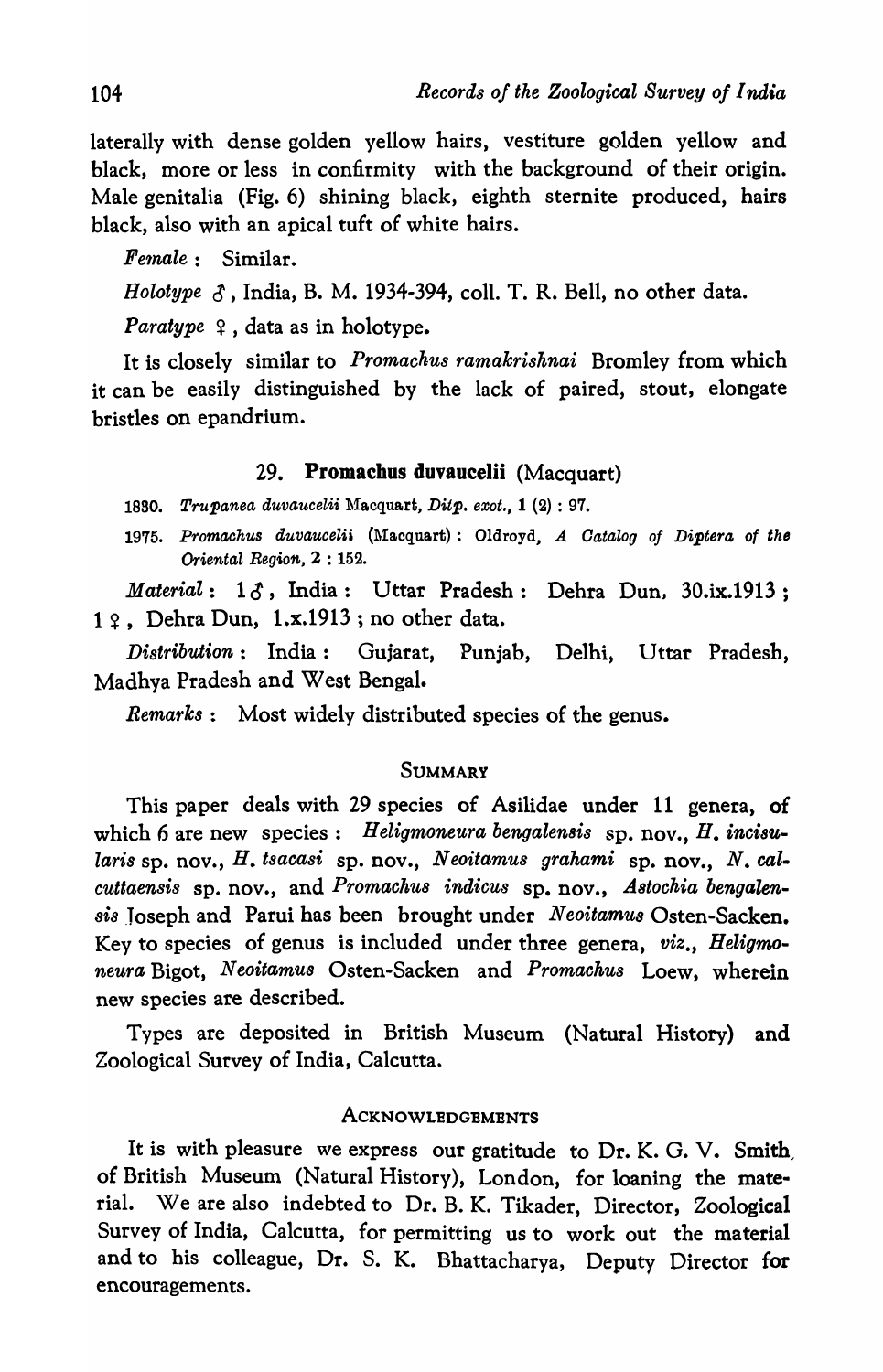# Abbreviations used in figures

Ae, aedeagus; CI, clasper; Hy, hypandrium; Pr, proctiger; Sf, superior forceps (epandrium) ;  $Stn<sub>s</sub>$ , eighth sternite.

#### **REFERENCES**

- BECKER, T. 1913. In Becker and Stein: Persiche Dipteren von den Expeditionen des Herrn N. A. Zarudny 1898 und 1901. *Ann. Mus. Zool. Acatl. St.* Petersbourg, 17 : 503-564, (1912).
- BECKER, T. 1925. H. Sauter's Formosa-Ausbeute : Asilinae III (Diptera). *Ent. Mitt.* 14 : 62-85, 123-139, 240-250.
- BIGOT, J. M. F. 1858. Diptera, in M. James Thomson, Voyage au Gabon, Historie naturelle des insectes et des arachnides. *Arch. ent.* 2 : 352-360.
- BROMLEY, S. W. 1935. New Asilidae from India (Insecta: Diptera). *Rec. Indian MU8.* 37 : 219-230.
- BROMLEY, S. W. 1938. New Asilidae from India. II. (Diptera : Asilidae). *Indian* J. *agric. Sci.* 8 : 863-868.
- JOSEPH, A. N. T. AND PARUI, P. 1980. New and little-known Indian Asilidae (Diptera) IV. Key to Indian *Heligmoneura* Bigot with descriptions of ten new species. *Ent. Scand.* 11 : 281-290.
- JOSEPH, A. N. T. AND PARUI, P. 1981. New and little-known Indian Asilidae (Diptera) V. The genera *Laphria, Maira* and *Orthogoni8*  with descriptions of nine new species. *Ent. Scand.* **12** : 214-22.
- JOSEPH, A. N. T. AND PARUI, P. 1981. *Astochia* Becker, *Promachus* Loew and *Saropogon* Loew (Diptera : Asilidae) from India. *Oriental Ins.*  15 (1) : 17-29.
- JOSEPH, A. N. T. AND PARUI, P. 1984. New and little-known Indian Asilidae (Diptera) VII. Ten new *Xenomyza* Wiedemann and *Microstylurn,* Macquart and keys to Indian species. *Ent. Scand.*  15 : 443-453.
- JOSEPH, A. N. T. AND PARUI, P. 1984. Studies on the Asilidae (Diptera) Collections made by Dr. Ghorpade. *Rec. zool. Surv. India.* Occ. paper No. 66, pp. 1-40.
- JOSEPH, A. N. T. AND PARUI, P. 1984. On some Asilidae (Diptera) from India and adjoining countries present in the British Museum (Natural History). *Oriental Ina.* 18 : 53-71.
- LAL, R. 1960. Catalogue of Indian Insects, Part 29-Asilidae : Diptera. *Indian Oouncil of Agricultural Research,* New Delhi.